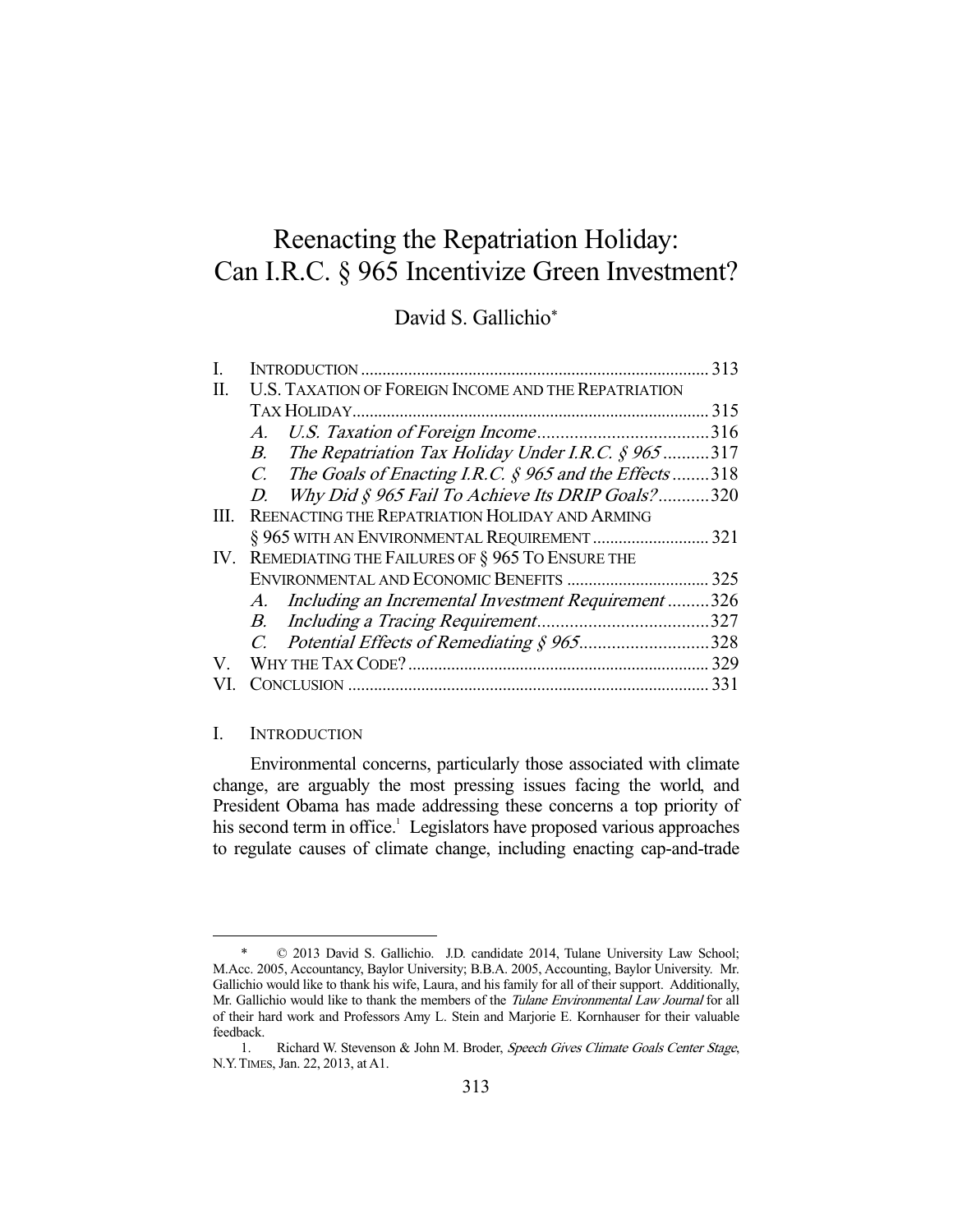systems or carbon taxes, $2$  enacting command-and-control legislation, passing subsidies or tax expenditures for energy efficient behavior, and revising emissions standards.

 The reform of corporate tax policy is a hot-button issue in American politics.<sup>3</sup> Some argue that the worldwide tax system<sup>4</sup> should be abandoned for a territorial system, while others suggest a worldwide minimum tax system.<sup>5</sup> Currently, U.S. corporate tax rates are some of the highest in the world. Despite the high marginal tax rates, the nation's mounting debt is currently in excess of \$16 trillion.<sup>7</sup> The wider economic picture of the country is just as bleak—characterized by high unemployment,<sup>8</sup> stagnant growth or decline in various economic indicators,<sup>9</sup> and a decades-long trend of decreasing domestic manufacturing.<sup>10</sup>

 In light of these daunting environmental and economic issues, one would hope that the U.S. government was responding with fresh and creative solutions. However, this is unfortunately not the case. The current legislative environment is, instead, one characterized by

See John M. Broder, House Bill for a Carbon Tax To Cut Emissions Faces a Steep Climb, N.Y. TIMES, Mar. 7, 2009, at A13; Thomas L. Friedman, Op-Ed., Show Us the Ball, N.Y. TIMES, Apr. 8, 2009, at A25.

<sup>3.</sup> See Peter Baker, Obama Appeals to Business for Support on Tax Plan, N.Y. TIMES, Dec. 6, 2012, at A22; Editorial, Reform and Corporate Taxes: The Obama Framework Is a Start to a Long Overdue Debate, N.Y.TIMES, Feb. 23, 2012, at A26.

 <sup>4.</sup> The United States currently employs a system of taxation where income earned by a U.S.-based taxpayer is generally subject to U.S. income tax regardless of where that income is earned. See infra Part II.

<sup>5.</sup> Editorial, Permanent Tax Holiday: President Obama Takes Aim at Mr. Romney's Corporate Tax Plan, N.Y. TIMES, July 19, 2012, at A28; Jia Lynn Yang & Suzy Khimm, Companies Quietly Push for Tax Break on Foreign Profits in 'Fiscal Cliff' Debate, WASHINGTON POST (Nov. 29, 2012), http://articles.washingtonpost.com/2012-11-29/business/35585702\_1\_taxcode-corporate-tax-edward-d-kleinbard.

 <sup>6.</sup> The United States' highest marginal rate of 35% is the highest among its main trading partners; however, corporations pay effective rates that are much lower, on average closer to 20%. Victor Fleischer, Not All Companies Would Welcome a Lower Tax Rate, N.Y. TIMES, Dec. 12, 2012, at F16.

 <sup>7.</sup> David Malpass, The U.S. Needs To Win the Battle To Limit Government Now, FORBES (Jan. 23, 2013), http://www.forbes.com/sites/currentevents/2013/01/23/the-u-s-needs-towin-the-battle-to-limit-government-now/.

 <sup>8.</sup> Though unemployment rates have been improving since 2008, they remain higher than any other period since 1992. Household Data Annual Averages, BUREAU OF LABOR STATISTICS, http://www.bls.gov/cps/cpsaat01.pdf (last visited Mar. 17, 2013).

See U.S. Economic Statistics-Monthly Data, TREASURY.GOV (Jan. 22, 2013), http://www.treasury.gov/resource-center/data-chart-center/monitoring-the-economy/Documents/ monthly%20ECONOMIC%20DATA%20TABLES.pdf.

<sup>10.</sup> Michele Nash-Hoff, What's Happening to U.S. Manufacturing?, HUFFINGTON POST (Aug. 10, 2011, 2:34 PM), http://www.huffingtonpost.com/michele-nashhoff/us-manufacturingcrisis\_b\_922889.html?view=screen.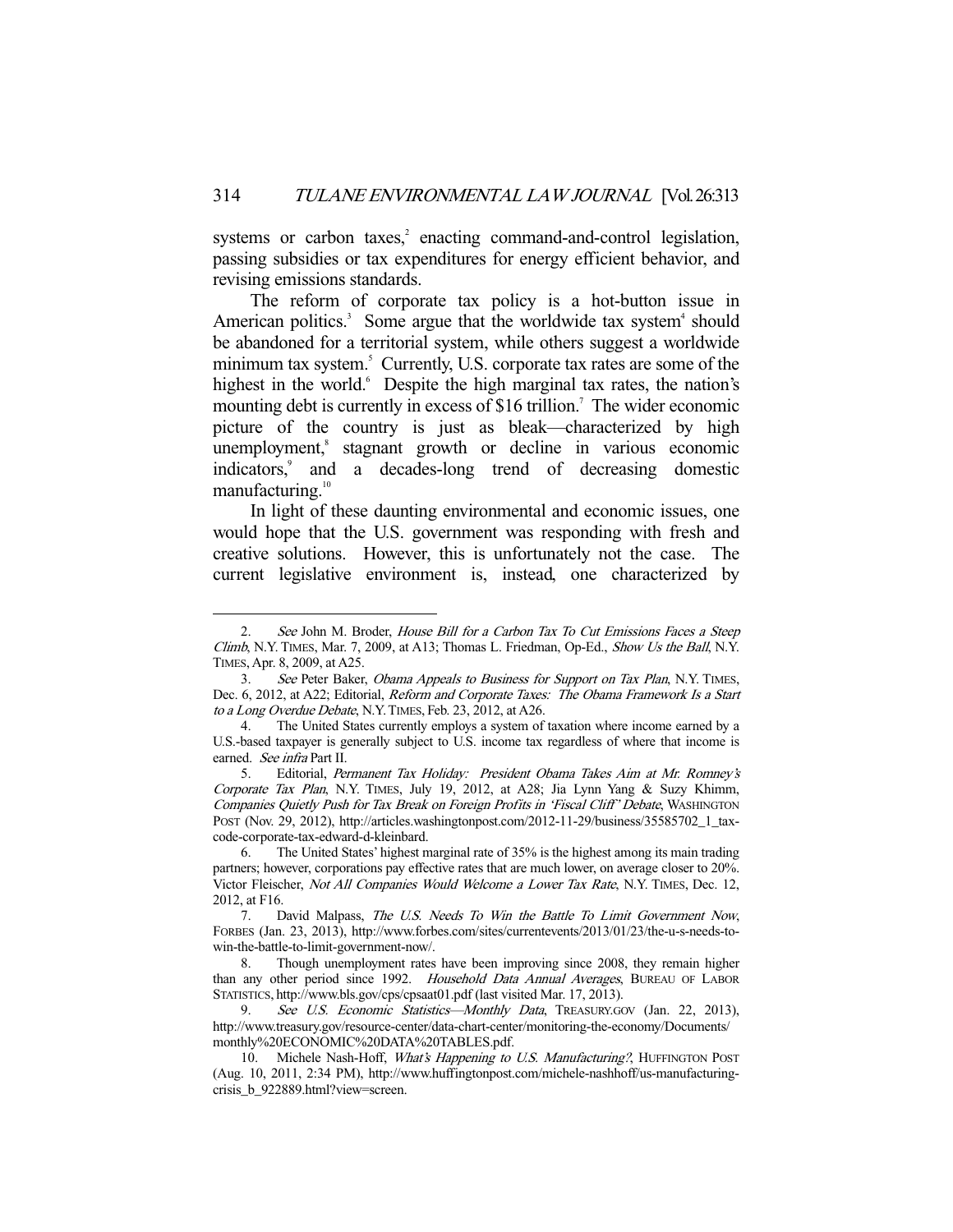inactivity, partisanship, and brinksmanship.<sup>11</sup> In this political environment, traditional approaches to environmental legislation and efforts to pass comprehensive climate change legislation are unlikely to be successful.<sup>12</sup> Legislative leaders will likely have to adopt unconventional approaches for progress to be made in the area of environmental regulation. This Comment explores whether one such unconventional approach—reenacting a repatriation tax holiday with an incremental environmental investment requirement—can increase federal revenues, encourage environmentally beneficial behavior, and stimulate the economy. This proposal is not meant to serve as a substitute for broad greenhouse gas (GHG) regulation or tax reform. It is intended to be a short-term measure designed to provide an environmental and economic incentive in response to a legislature that has proven to be disinclined to pass comprehensive legislation in either arena.<sup>13</sup> Part II of this Comment briefly explores the U.S. system of taxation of foreign income and the history, goals, and effects of I.R.C.  $\S 965$ .<sup>14</sup> In Part III, the Comment proposes a reenactment of the repatriation holiday with environmental restrictions, and it attempts to outline steps to ensure that the beneficial goals of enacting the holiday are more likely to be met in Part IV. Finally, Part V presents the motivations behind using the tax code to incentivize such environmental investment and discusses some of the alternative means of addressing GHG emissions.

## II. U.S. TAXATION OF FOREIGN INCOME AND THE REPATRIATION TAX HOLIDAY

 This Part first provides a brief background of the U.S. system of taxation of foreign income and the history of the repatriation tax holiday. It then turns to the goals and effects of enacting § 965 and the likely reasons why it failed to achieve those goals when previously enacted.

<sup>11.</sup> See Editorial, Fiscal Endgame: If Congressional Republicans Would Only Act Sensibly, a Sensible Deal Could Be Reached, N.Y. TIMES, Dec. 27, 2012, at A26; Jennifer Steinhauer, Congress Nearing End of Session Where Partisan Input Impeded Output, N.Y.TIMES, Sept. 19, 2012, at A21; Jennifer Steinhauer, *Debt Bill Signed, Ending Crisis and Fractious Battle:* Obama Says the Troubles Were Avoidable, N.Y.TIMES, Aug. 3, 2011, at A1.

<sup>12.</sup> See John M. Broder, *Director of Policy on Climate Will Leave*, N.Y. TIMES, Jan. 25, 2011, at A15.

 <sup>13.</sup> See id.

 <sup>14.</sup> The last repatriation tax holiday was enacted in 2004 and was codified in I.R.C. § 965. See American Jobs Creation Act of 2004, Pub. L. No. 108-357, § 422, 118 Stat. 1418, 1514-19; infra Part II.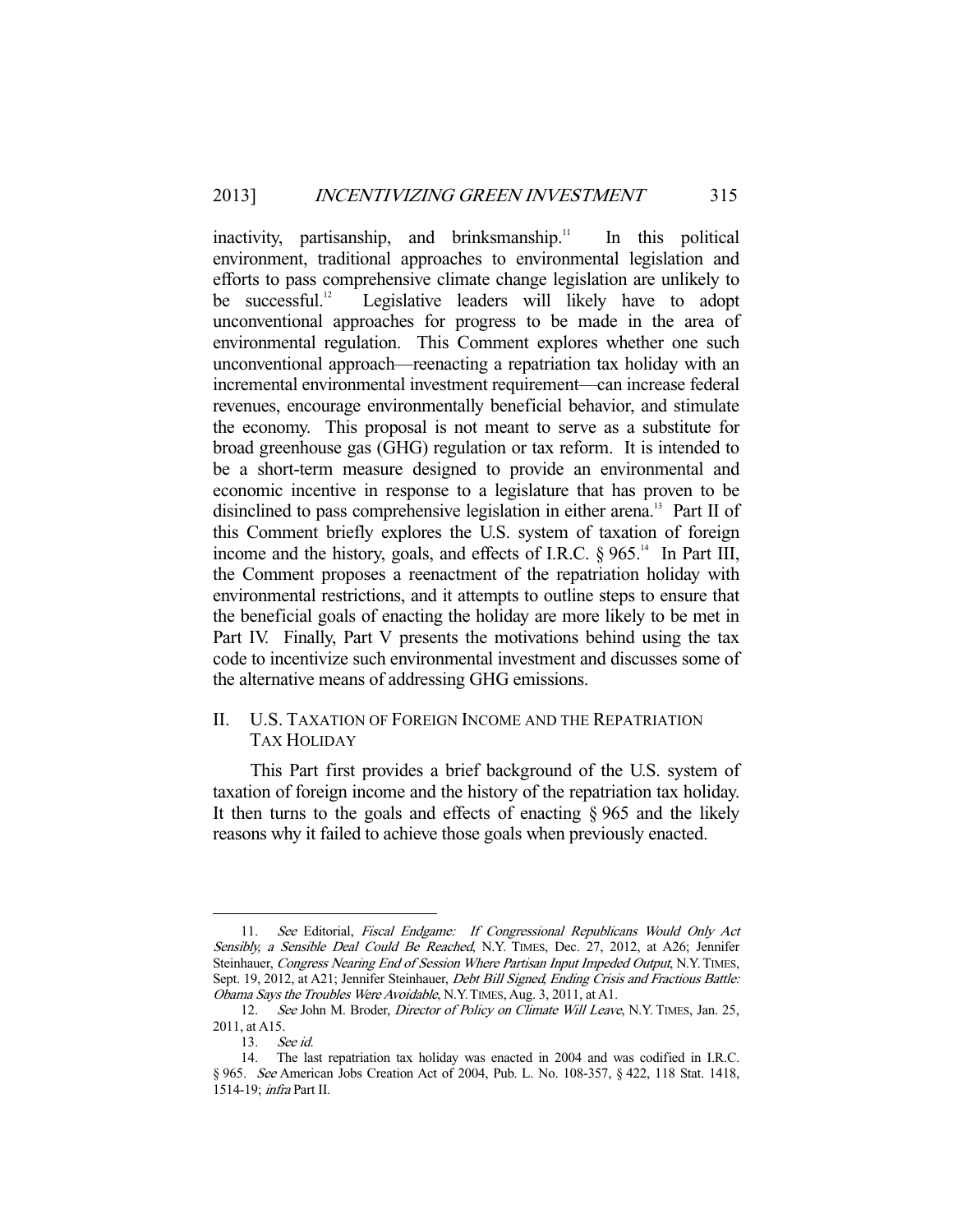#### A. U.S. Taxation of Foreign Income

 The United States currently employs a system of worldwide taxation in which income earned by a U.S. resident (and by extension, a U.S.-based corporation) is subject to U.S. federal income tax regardless of where that income is earned.15 The Internal Revenue Service (IRS) employs a mechanism known as the foreign income tax credit to ensure that this income is not subject to double taxation in the United States and the jurisdiction where the income is earned.<sup>16</sup> Additionally, much income earned by controlled foreign corporations<sup> $17$ </sup> (CFCs) is not taxable in the United States until the income is repatriated to the United States, typically as a dividend paid by the CFC to the U.S.-based entity.18 U.S. based multinational corporations go to great lengths to minimize their overall tax liability<sup>19</sup> and to defer taxes through transfer pricing and storing foreign business income in CFCs.<sup>20</sup> It is estimated that U.S.based corporations have deferred paying income tax to the U.S. government on over \$1.7 trillion of CFC income.<sup>21</sup> In many cases, these profits will likely remain offshore and untaxed until corporations have some incentive to bring them back to the United States and subject them to domestic tax.<sup>22</sup> While there is currently debate in Washington over whether to overhaul the corporate tax system completely, $2^3$  Congress provided a temporary incentive for domestic corporations to repatriate

 <sup>15.</sup> Craig M. Boise, Breaking Open Offshore Piggybanks: Deferral and the Utility of Amnesty, 14 GEO. MASON L. REV. 667, 670 (2007).

 <sup>16.</sup> David. L. Cameron & Philip F. Postlewaite, Incremental International Tax Reform: A Review of Selected Proposals, 30 NW. J. INT'L L. & BUS. 565, 587 (2010); I.R.C. § 901 (West 2012).

 <sup>17.</sup> The term "controlled foreign corporation"

means any foreign corporation if more than 50 percent of (1) the total combined voting power of all classes of stock of such corporation entitled to vote, or (2) the total value of the stock of such corporation, is owned . . . by United States shareholders on any day during the taxable year of such foreign corporation.

I.R.C. § 957(a).

 <sup>18.</sup> Boise, supra note 15, at 667-70; Cameron & Postlewaite, supra note 16, at 565.

<sup>19.</sup> See generally Cameron & Postlewaite, *supra* note 16.

 <sup>20.</sup> Boise, supra note 15, at 667, 677-79; Rodney P. Mock & Andreas Simon, Permanently Reinvested Earnings: Priceless, 121 TAX NOTES 835, 837-38 (2008).

<sup>21.</sup> Editorial, Say No to a Corporate Territorial Tax, SF GATE (Dec. 15, 2012), http://www.sfgate.com/default/article/say-no-to-a-corporate-territorial-tax-4121161.php; Yang & Khimm, supra note 5.

<sup>22.</sup> See Richard Rubin, Offshore Cash Hoard Expands by \$183 Billion at Companies, BLOOMBERG.COM (Mar. 8, 2013, 4:10 PM), http://www.bloomberg.com/news/2013-03-08/off shore-cash-hoard-expands-by-183-billion-at-companies.html.

<sup>23.</sup> Peter Baker, *Obama Appeals to Business for Support on Tax Plan*, N.Y. TIMES, Dec. 6, 2012, at A22; Editorial, Reform and Corporate Taxes: The Obama Framework Is a Start to a Long Overdue Debate, N.Y. TIMES, Feb. 23, 2012, at A26.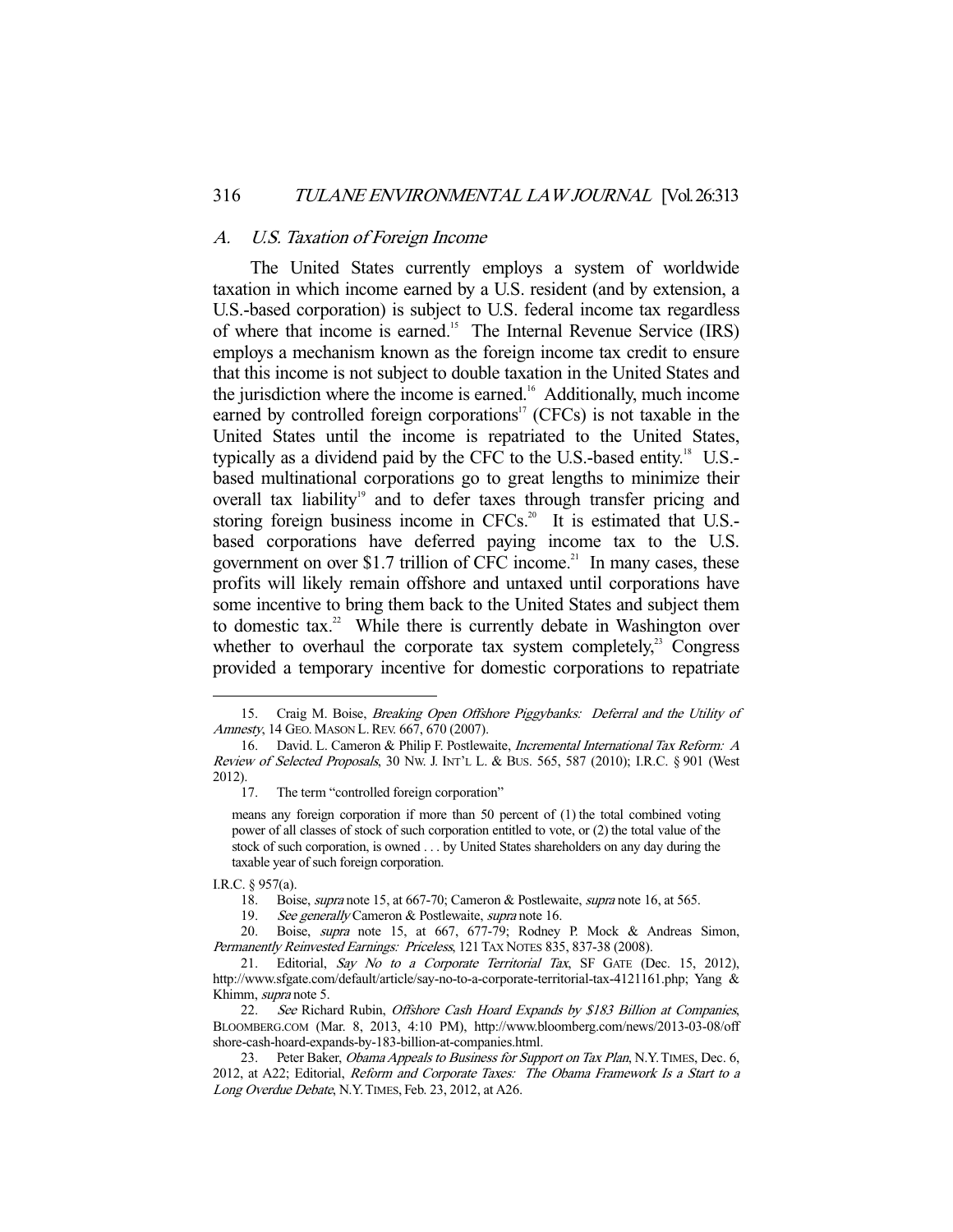foreign income with the enactment of the American Jobs Creation Act of 2004 (Jobs Act).<sup>24</sup> With the inclusion of a provision that became I.R.C. § 965, the Jobs Act created a temporary, one-time repatriation tax holiday, allowing dividends paid by CFCs to U.S.-based corporations to be taxed at a much more favorable effective tax rate of  $5.25\%$ .<sup>25</sup> U.S. corporations took advantage of this provision and repatriated \$315 billion of eligible dividends, which provided over \$16 billion of revenue for the IRS in 2005.26

## B. The Repatriation Tax Holiday Under I.R.C.  $\S$  965

The Jobs Act included a provision that became I.R.C.  $\S 965$ <sup>27</sup> Section 965 allowed domestic corporations with shares in CFC subsidiaries to take a one-time deduction for 85% of eligible dividends received from those subsidiaries.<sup>28</sup> This deduction allowed corporations to be taxed at an effective tax rate of 5.25% for dividends qualifying under § 965.<sup>29</sup> For a dividend to qualify under § 965, the dividend must have been a cash dividend paid by a CFC to a "United States shareholder" (USS). $30$  Section 965 also laid out several limitations on the amount<sup>31</sup> and character<sup>32</sup> of the dividends and offset the amount of

27. American Jobs Creation Act § 422.

 <sup>24.</sup> Boise, supra note 15, at 669; see American Jobs Creation Act of 2004, Pub. L. No. 108-357, § 422, 118 Stat. 1418, 1514-19.

<sup>25.</sup> I.R.C. § 965(a)(1) (West 2012); American Jobs Creation Act § 422; see infra Part II.B. Some scholars disagree on the effective rate that corporations actually paid, with some contending that the effective rate was in fact less than 5.25%. Mock & Simon, supra note 20, at 836.

<sup>26.</sup> Lee A. Sheppard & Martin A. Sullivan, Repatriation Aid for the Financial Crisis?, 53 TAX NOTES INT'L 275, 276, 283 (2009).

<sup>28.</sup> I.R.C. § 965(a)(1).<br>29. See M. Mendel 1

See M. Mendel Pinson & Melanie Shanley, Effects of 2004 Int'l Tax Holiday, Recommendations Going Forward, 132 TAX NOTES 845, 845 (2011) (citing DELOITTE TAX LLP/CFO RESEARCH SERVS., THE BROAD IMPLICATIONS OF SECTION 965 REPATRIATION (2005)). The repatriation tax holiday provided that "there shall be allowed as a deduction an amount equal to 85 percent of the cash dividends which are received during [the] taxable year by [the] shareholder from controlled foreign corporations." I.R.C. § 965(a)(1). For example, if a U.S.based corporation received \$100 of dividends during the year from a CFC, that corporation would be able to deduct \$85 of those dividends which would subject \$15 of dividends to taxation at the corporation's marginal tax rate. Assuming the highest marginal corporate tax rate of 35%, the tax liability for the \$100 in dividends received would be \$5.25, or 5.25%. Boise, supra note 15, at 690.

 <sup>30.</sup> I.R.C. § 965(a)(1). "[T]he term 'United States shareholder' means, with respect to any foreign corporation, a United States person [including corporations] . . . who owns . . . 10 percent or more of the total combined voting power of all classes of stock entitled to vote of such foreign corporation." *Id.* § 951(b).

<sup>31.</sup> *Id.* § 965(b)(1). Repatriations were limited to

the greater of  $-(A)$  \$500,000,000, (B) the amount shown on the applicable financial statement as earnings permanently reinvested outside the United States, or (C) in the case of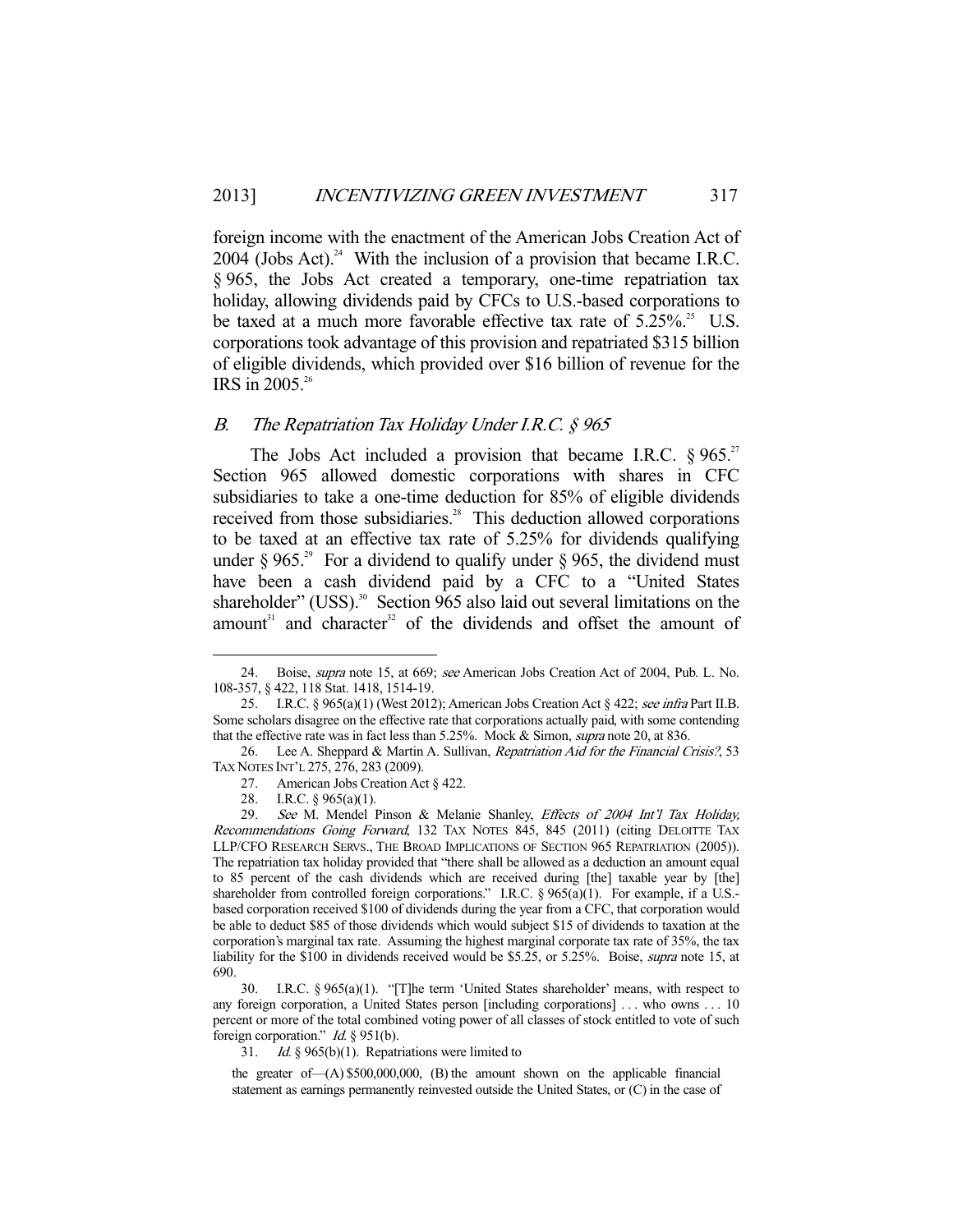otherwise qualifying dividends by any increase in related party borrowing.<sup>33</sup> Additionally,  $\S$  965 contained restrictions requiring that the dividend proceeds be invested in the United States as part of a domestic reinvestment plan (DRIP) in order to qualify for the deduction.<sup>34</sup>

## C. The Goals of Enacting I.R.C.  $\hat{g}$  965 and the Effects

 The goals of enacting § 965 in the Jobs Act were largely indicated by the limitations discussed above, particularly the extraordinary dividend limitation and the DRIP requirement.<sup>35</sup> With the extraordinary dividend limitation, legislators intended to encourage repatriations in excess of historical levels.<sup>36</sup> Additionally, the DRIP requirement was included to increase domestic investment in order to stimulate economic growth and job creation.<sup>37</sup>

 First, legislators sought to reduce the tremendous backlog of unremitted earnings stored in CFCs by allowing only those dividends in excess of average historical repatriated earnings paid by CFCs to USSs over the base period to be eligible for the holiday.<sup>38</sup> These amounts in excess of average base period dividends were considered to be earnings that would otherwise have been permanently retained in the CFCs.<sup>39</sup> By

33. I.R.C. § 965(b)(3). A party is a

related person with respect to a controlled foreign corporation, if—(A) such person is an individual, corporation, partnership, trust, or estate which controls, or is controlled by, the controlled foreign corporation, or (B) such person is a corporation, partnership, trust, or estate which is controlled by the same person or persons which control the controlled foreign corporation.

an applicable financial statement which fails to show a specific amount of earnings permanently reinvested outside the United States and which shows a specific amount of tax liability attributable to such earnings, the amount equal to the amount of such liability divided by 0.35.

Id. Many of the corporations that participated in the holiday were not limited by  $\S 965(b)(1)(A)$ but were limited by either (B) or (C). Boise, *supra* note 15, at 691 ("[M]ost U.S. corporations that took advantage of section 965 repatriated amounts far in excess of the \$500 million limit.").

 <sup>32.</sup> I.R.C. § 965(b)(2). "Only 'extraordinary dividends'—those exceeding the annual average repatriation level over a specified base period—were eligible for the dividend deduction." Boise, supra note 15, at 690.

Id. § 954(d)(3). This reduction in benefits for related person borrowing essentially prevented corporations from borrowing cash from themselves to repatriate to the United States at the favorable rate.

 <sup>34.</sup> Id. § 965(b)(4).

 <sup>35.</sup> See Boise, supra note 15, at 689-92; Mock & Simon, supra note 20, at 836-37; supra Part II.B.

<sup>36.</sup> Boise, *supra* note 15, at 690.<br>37. Mock & Simon, *supra* note 2

Mock & Simon, *supra* note 20, at 843 (citing H.R. REP. No. 108-755, at 256 (2004)).

 <sup>38.</sup> Boise, supra note 15, at 690.

 <sup>39.</sup> Id.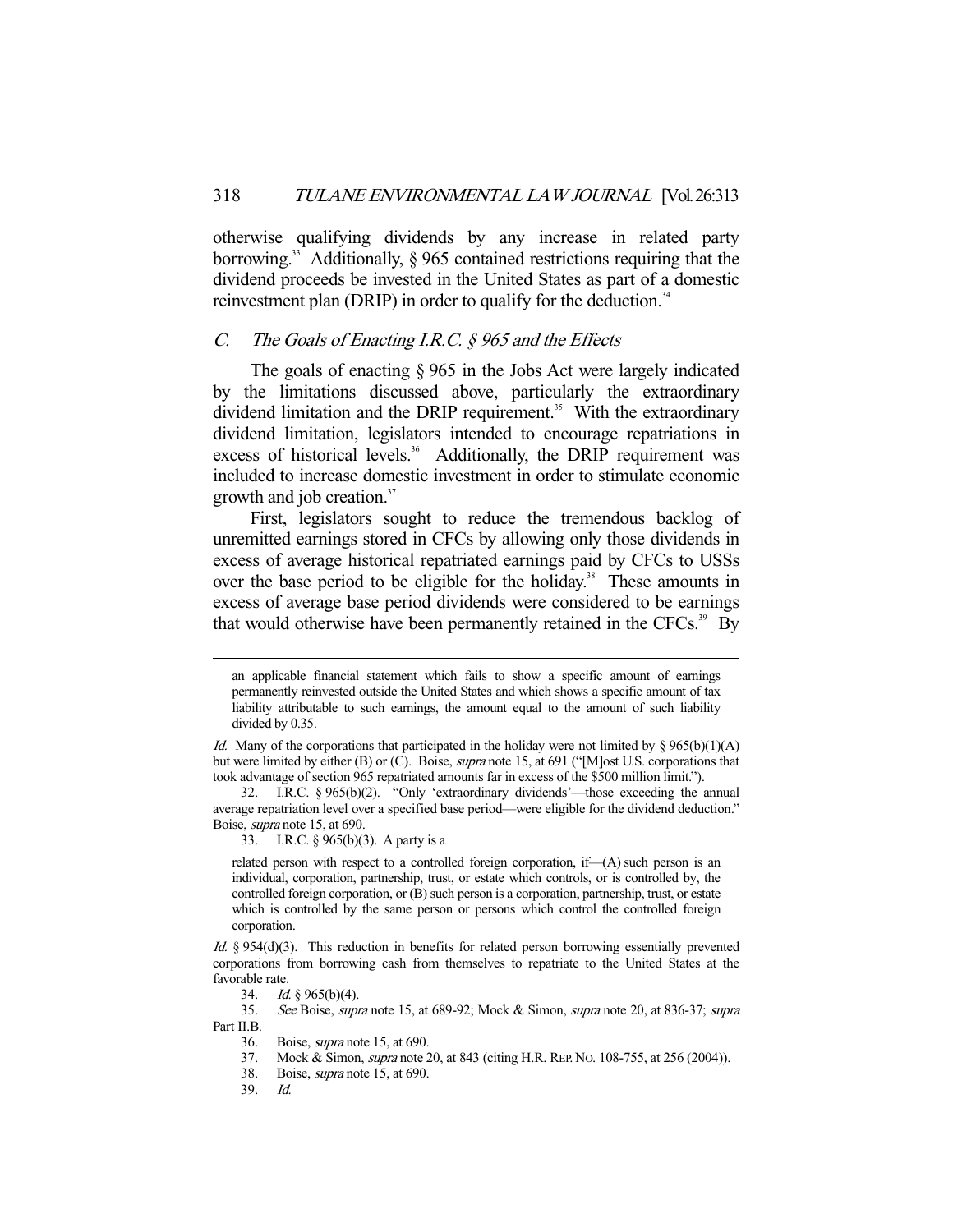providing an incentive through the greatly reduced effective tax rate on these earnings, legislators sought to encourage corporations to repatriate the earnings, which would create revenue for the federal government that it would likely not have received otherwise.<sup>40</sup> The holiday was successful in incentivizing corporations to repatriate earnings. Approximately \$315 billion of eligible dividends were repatriated, providing over \$16 billion in revenue for the IRS.<sup>41</sup> Empirical studies showed a significant increase in repatriation during the holiday as compared to other years, indicating that the holiday did in fact significantly incentivize corporations to repatriate earnings that otherwise would not have been repatriated.<sup>42</sup> Additionally, corporate interests have been lobbying for a reenactment of  $§$  965 for the past several years,<sup>43</sup> which suggests that corporations were quite fond of the provision and that a future reenactment would lead to similar results.

 By including the DRIP requirement, Congress sought to carry out the namesake of the Jobs Act, which was to create jobs in America through increased investment in domestic projects.<sup>44</sup> Section 965 established limits on the qualifying uses of repatriated earnings, requiring that they be reinvested "in the United States (other than as payment for executive compensation), including as a source for the funding of worker hiring and training, infrastructure, research and development, capital investments, or the financial stabilization of the corporation for the purposes of job retention or creation."45 In addition, "[i]nvestments such as executive compensation, intercompany distributions, shareholder dividends, stock redemptions, portfolio investments, acquisition of debt instruments, and the payment of taxes on shareholder dividends were expressly prohibited."<sup>46</sup> Congress's intent was to spur economic and job growth through increased investment and not to provide corporations with a bonus supply of cash from which to pay executives and shareholders.

When  $\S 965$  was enacted, proponents forecasted that the repatriation holiday would trigger \$400 billion of repatriations and possibly create

 <sup>40.</sup> Pinson & Shanley, supra note 28, at 847.

<sup>41.</sup> Sheppard & Sullivan, *supra* note 26.

 <sup>42.</sup> DONALD J. MARPLES & JANE G. GRAVELLE, CONG. RESEARCH SERV., R40178, TAX CUTS ON REPATRIATION EARNINGS AS ECONOMIC STIMULUS: AN ECONOMIC ANALYSIS 4 (2011) ("U.S. multinationals increased their repatriations by approximately 266% from the prior year.").

<sup>43.</sup> Eric Kroh, Repatriation Holiday Advocacy Group Says It's Still Active, 135 TAX NOTES 554, 554 (2012).

 <sup>44.</sup> Mock & Simon, supra note 20, at 843 (citing H.R. Rep. No. 108-755, at 256 (2004)).

 <sup>45.</sup> I.R.C. § 965(b)(4)(B) (West 2012).

 <sup>46.</sup> Mock & Simon, supra note 20, at 843-44 (citing I.R.S. Notice 2005-10, 2005-6 I.R.B. 474 (2005)).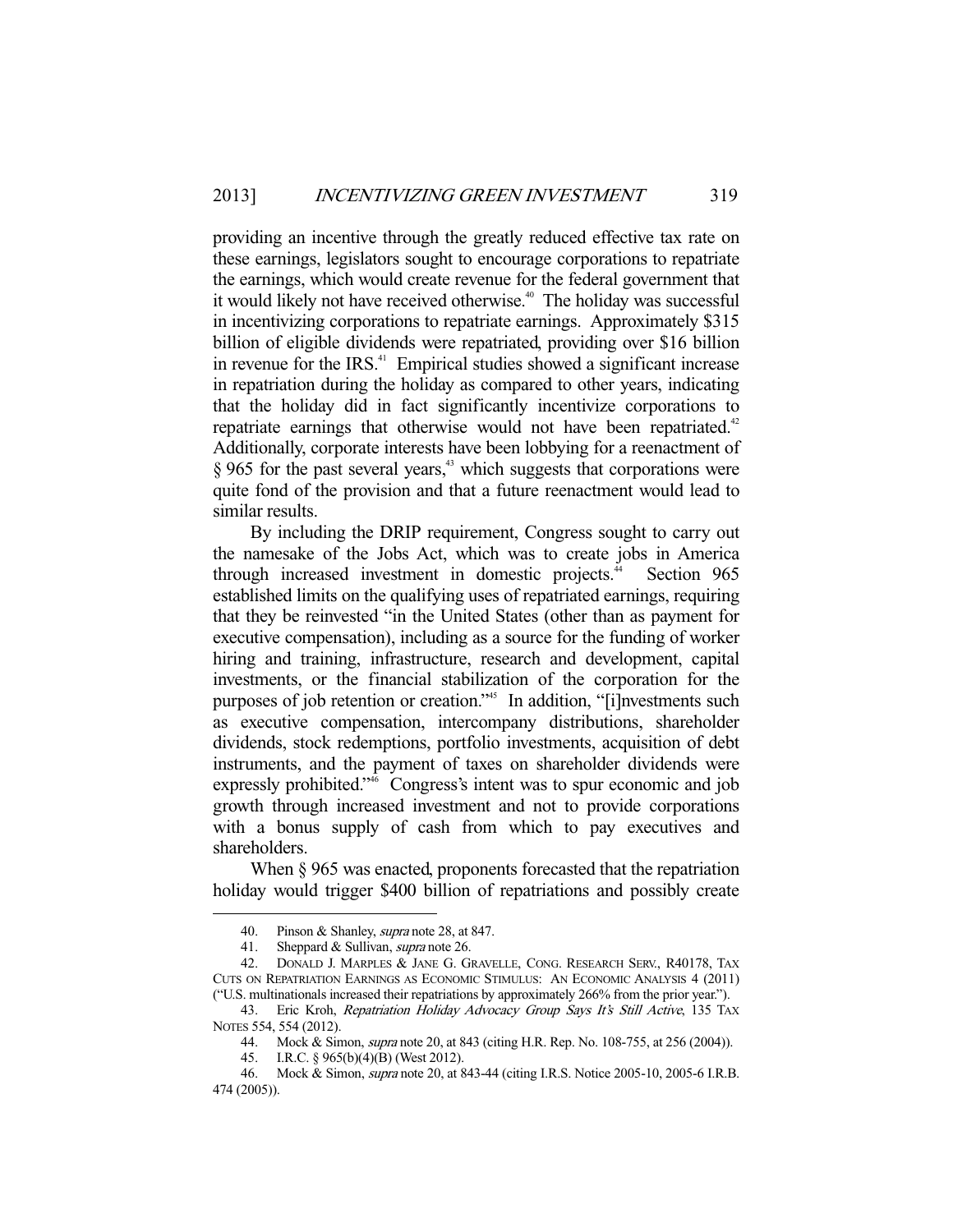over 600,000 jobs.<sup>47</sup> After the dust settled involving the repatriations, researchers found that even with the DRIP requirements and the large amount of repatriated profits, there were no indications that  $\S 965$ contributed positively to job creation or domestic investment.<sup>48</sup> Empirical studies have indicated that, despite legislative and corporate projections to the contrary, repatriation did not increase domestic investment, employment, or research and development.<sup>49</sup> In fact, many of the largest corporate participants ended up laying off workers soon after the repatriation, while also engaging in large share buybacks and other activities that were specifically listed as nonqualifying activities under  $§ 965.50$ 

## D. Why Did § 965 Fail To Achieve Its DRIP Goals?

 While § 965 included some restrictions on uses of the repatriated earnings through the DRIP requirements, the congressional intent to create jobs and stimulate the economy was not achieved.<sup>51</sup> There are at least two explanations for this failure. First, the language of the provision allowed for ambiguity in how the repatriated earnings were required to be spent. Second, the provision did not include a tracing requirement, and because money is fungible, the corporations were able to use the repatriated earnings for non-DRIP purposes.

 The provision included "the financial stabilization of the corporation for the purposes of job retention or creation" as a permitted use of repatriated dividends.<sup>52</sup> The IRS attempted to clarify what kinds of investments would be considered "financial stabilization" investments by issuing a notice.<sup>53</sup> It included in this category repayment of debt and a catch-all "other" provision that allowed spending to qualify generally under the DRIP requirements as long as it financially stabilized the corporation and was approved by the high-level management of the corporation.54 According to the notice, certain uses did not qualify as "investments in the United States pursuant to section 965(b)(4),"

51. Id. at 846-48.

<sup>47.</sup> Roy Clemons & Michael R. Kinney, An Analysis of the Tax Holiday for Repatriation Under the Jobs Act, 120 TAX NOTES 759, 760 (2008) (quoting Rep. Phil English, R-Pa., a member of the House Ways and Means Committee, who drafted the bill).

<sup>48.</sup> MARPLES & GRAVELLE, *supra* note 42, at 3; Pinson & Shanley, *supra* note 29, at 847-48.

 <sup>49.</sup> See, e.g., Dhammika Dharmapala et al., Watch What I Do, Not What I Say: The Unintended Consequences of the Homeland Investment Act, 66 J. FIN. 753, 782-83 (2011).

 <sup>50.</sup> See Pinson & Shanley, supra note 29, at 847-48.

 <sup>52.</sup> I.R.C. § 965(b)(4)(B) (West 2012).

 <sup>53.</sup> I.R.S. Notice 2005-10, 2005-6 I.R.B. 474 (2005).

 <sup>54.</sup> Id. at 478-79.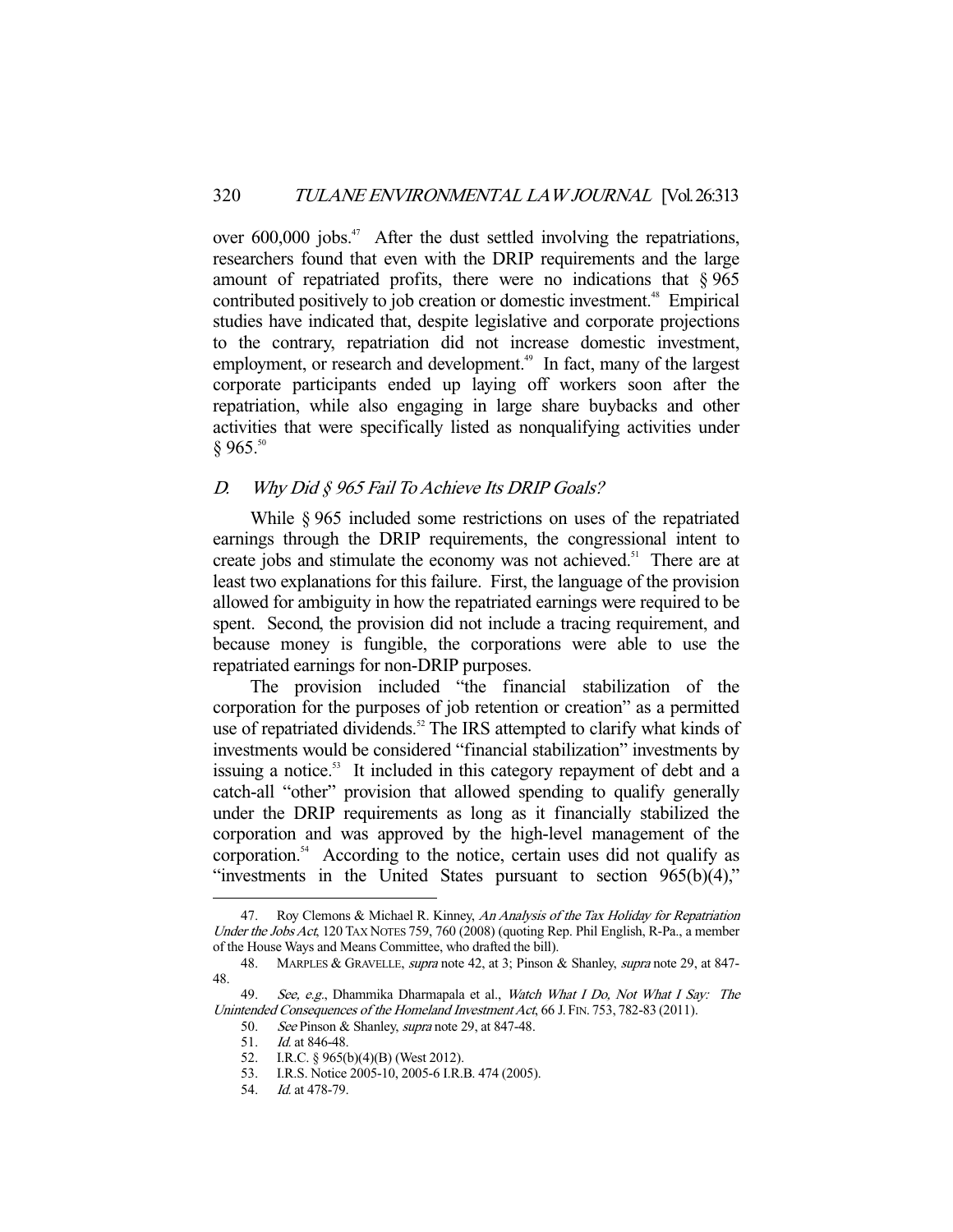including executive compensation, dividends and other distributions with respect to stock, and stock redemptions.<sup>55</sup> Despite this guidance, some of the largest corporate participants were still able to engage in such nonqualifying activities.<sup>56</sup>

 More importantly, the notice specifically provided that the "taxpayer is not required to trace or segregate the specific dividend proceeds it receives to demonstrate that it has properly invested the amount of the dividend in the United States pursuant to the domestic reinvestment plan."<sup>57</sup> This absence of a tracing requirement likely contributed to the lack of incremental increases in domestic investment and job creation following the spike in repatriation.<sup>58</sup> Additionally, researchers point out that the lack of a tracing requirement and the wide array of options for qualifying investment under the DRIP requirements, combined with the fungible nature of money, allowed corporations to use investment activity that would have been undertaken absent the repatriation holiday to satisfy the DRIP requirement.<sup>59</sup> These corporations, based on the lack of an incremental investment requirement, were then able to engage in significant share repurchases and other non-DRIP financial activity with the resulting glut of cash from repatriations.<sup>60</sup>

## III. REENACTING THE REPATRIATION HOLIDAY AND ARMING § 965 WITH AN ENVIRONMENTAL REQUIREMENT

 This Comment proposes that the repatriation holiday be reenacted. The proposed holiday would require that all repatriated earnings be used for energy efficient or environmentally desirable investment, particularly modernization of manufacturing facilities that would reduce costs and potentially make domestic manufacturing more viable in relation to cheaper offshore manufacturing.<sup>61</sup> Industrial sources contribute significantly to GHG emissions. $62$  Some point to outdated, inefficient

 <sup>55.</sup> Id. at 480.

<sup>56.</sup> Pinson & Shanley, *supra* note 29, at 846-47.

 <sup>57.</sup> I.R.S. Notice 2005-10, 2005-6 I.R.B. 477 (2005).

<sup>58.</sup> *See* Pinson & Shanley, *supra* note 29, at 846-50.

<sup>59.</sup> Dharmapala et al., *supra* note 49, at 782-83.

 <sup>60.</sup> Id.; Pinson & Shanley, supra note 29, at 847, 850.

 <sup>61.</sup> See STEVEN NADEL & R. NEAL ELLIOTT, AM. COUNCIL FOR AN ENERGY-EFFICIENT ECON., ENCOURAGING MODERNIZATION OF THE INDUSTRIAL SECTOR AND OTHER ENERGY-SAVING CAPITAL INVESTMENTS THROUGH TAX REFORM (2012), available at http://aceee.org/files/pdf/ white-paper/encouraging-modernization.pdf.

 <sup>62.</sup> See Sources of Greenhouse Gas Emissions, EPA, http://www.epa.gov/climatechange/ ghgemissions/sources.html (last visited Feb. 7, 2013) (indicating that industry sources contributed 20% of total U.S. greenhouse gas emissions in 2010).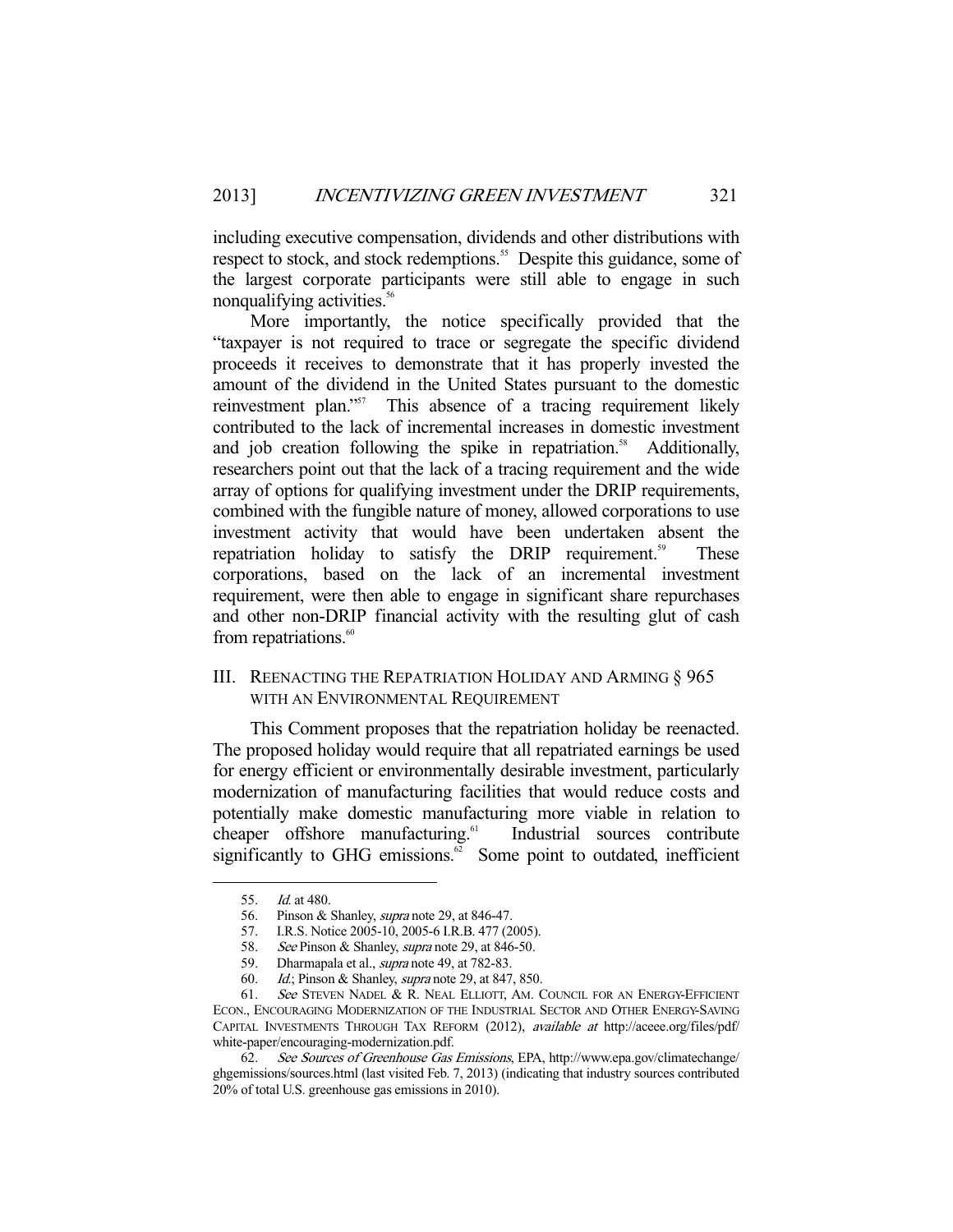manufacturing equipment and processes as a contributing factor to U.S. industry's GHG emissions.<sup>63</sup> With industry's large contribution to overall GHG emissions and the fact that a portion of that share is due to outdated manufacturing equipment, modernization of domestic manufacturing could make a significant impact in reducing energy consumption and GHG emissions. Although industrial sources contribute significantly to GHG emissions, transportation and electricity production contribute over half of the GHG emissions in the United States.<sup>64</sup> This Comment focuses on manufacturing because transportation and electricity production sources are less likely to be impacted by changes to the system of taxation of foreign sourced income.<sup>65</sup> Accordingly, transportation and electricity generation sources are likely better regulated through emissions standards and broad systems of regulating GHG emissions like cap-and-trade or carbon taxes.<sup>66</sup>

 The proposed reenactment of the repatriation holiday should be substantially similar to § 965 as included in the Jobs Act. However, it should include some key differences particularly aimed at incentivizing environmentally beneficial investment. In order to accomplish this, the DRIP requirements, as previously enacted in § 965, must be revised to include a narrower and more specific class of reinvestment options that are eligible for favorable taxation. $67$  These reinvestment options should not allow for share repurchase or other activity that would not further the goals of increasing environmentally beneficial investment.<sup>68</sup> The new environmental dividend reinvestment program (EDRIP) requirements should be loosely based on the previously enacted structure.<sup>69</sup>

 The EDRIP requirements should require a program to be approved by senior corporate leadership (e.g., the chief executive officer), as was

<sup>63.</sup> See Nadel & Elliott, supra note 61, at 1; Methane Emissions, EPA, http://www.epa. gov/climatechange/ghgemissions/gases/ch4.html (last visited Mar. 15, 2013) (describing how upgrading industrial equipment can reduce emissions of the greenhouse gas methane).

 <sup>64.</sup> Sources of Greenhouse Gas Emissions, supra note 62 (indicating that transportation and electricity production sources contributed 27% and 34% of GHG emissions in 2010, respectively).

 <sup>65.</sup> Over half of the transportation-related GHG emissions come from passenger cars and light-duty trucks. Transportation Sector Emissions, EPA, http://www.epa.gov/climatechange/ghg emissions/sources/transportation.html (last visited Feb. 8, 2013).

 <sup>66.</sup> See generally Reuven S. Avi-Yonah & David M. Uhlmann, Combating Global Climate Change: Why a Carbon Tax Is a Better Response to Global Warming Than Cap and Trade, 28 STAN. ENVTL. L.J. 3 (2009); Robert R. Nordhaus & Kyle W. Danish, Assessing the Options for Designing a Mandatory U.S. Greenhouse Gas Reduction Program, 32 B.C. ENVTL. AFF. L.REV. 97 (2005).

 <sup>67.</sup> See supra Part II.D.

 <sup>68.</sup> See supra Part II.D.

 <sup>69.</sup> See I.R.C. § 965(b)(4) (West 2012).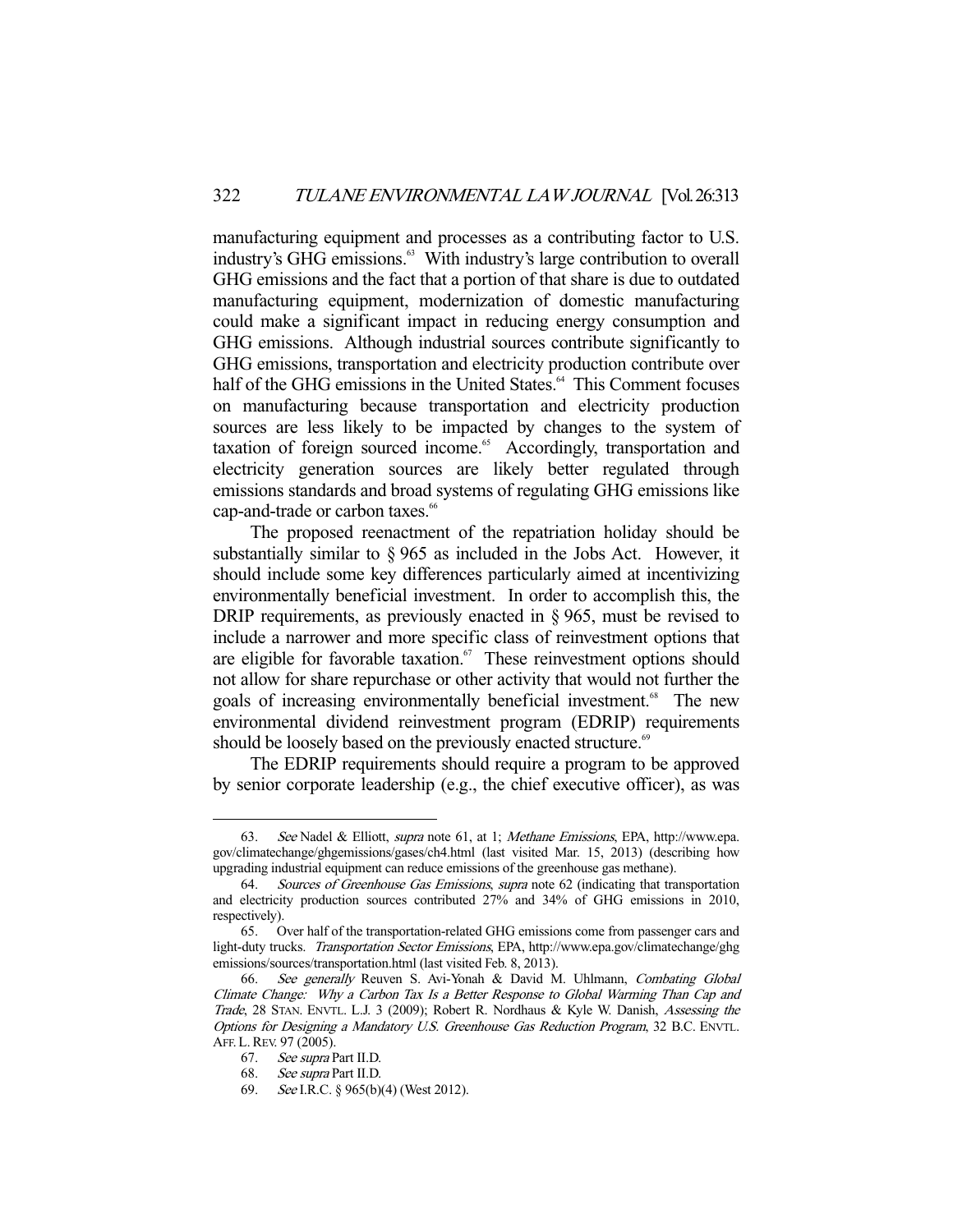required previously.70 Additionally, the EDRIP should require companies to invest in specific categories of energy efficient or other environmentally beneficial capital improvements. Over the past decade, Congress has adopted several tax credits in an effort to incentivize energy efficient and environmentally desirable capital improvements and other behavior.<sup>71</sup> These credits have included very specific lists of eligible investments. The new EDRIP requirements, perhaps through supplemental guidance from the IRS, should include a similar specific list of eligible investment activity. The new EDRIP limitations on eligible investment should not overlap with existing credits, but should provide incentive to invest in other environmentally beneficial ways. Allowing investments for which the tax code already provides a credit to satisfy the EDRIP requirements would be duplicative. However, if Congress were to decide, based on evaluating the effects of existing credits and the proposed repatriation holiday, that certain investments are so worthy as to warrant both measures, then those investments should be included as a qualifying investment in the EDRIP requirements. Therefore, for any investment eligible for an investment credit, $^2$  the amount of such investment allowed to also be included in an EDRIP should be reduced by the amount of the credit. This would provide additional incentive for categories of investment that are deemed highly desirable and would also avoid duplicative benefits.

 Congress has implemented measures aimed at modernizing the nation's production facilities in the past, including the investment tax credit.<sup>73</sup> Though largely repealed in 1986, the investment credit still applies in some form to investments in certain types of property, including property aimed at increasing energy efficiency.<sup>74</sup> As some of the credits currently exist to encourage environmentally beneficial investment, an exploration of the investment credit and its impacts is useful in examining any tax measures aimed at encouraging modernization and energy efficiency. Additionally, taking into account

 <sup>70.</sup> Id.

 <sup>71.</sup> See, e.g., id. § 30B (the alternative motor vehicle credit); id. § 45 (the renewable electricity production credit); id. § 45L (the energy efficient home credit); id. § 45M (the energy efficient appliance credit); *id.* § 48 (the energy credit).

 <sup>72.</sup> See infra notes 73-87 and accompanying text.

<sup>73.</sup> See S. REP. No. 87-1881, at 1 (1962). The investment credit was first enacted in 1962 and was aimed at encouraging investment and modernizing the production facilities of the United States. Id. at 10-11; Thomas W. Giegerich, The Monetization of Business Tax Credits, 12 FLA. TAX REV. 709, 720-21 (2012). Between 1962 and 1986, the investment credit was alternately expanded, suspended, repealed and reenacted based on the economic conditions and the whims of the legislature at the time until it was repealed by the Tax Reform Act of 1986. Giegerich, supra.

 <sup>74.</sup> I.R.C. § 48; see Giegerich, supra note 73, at 721.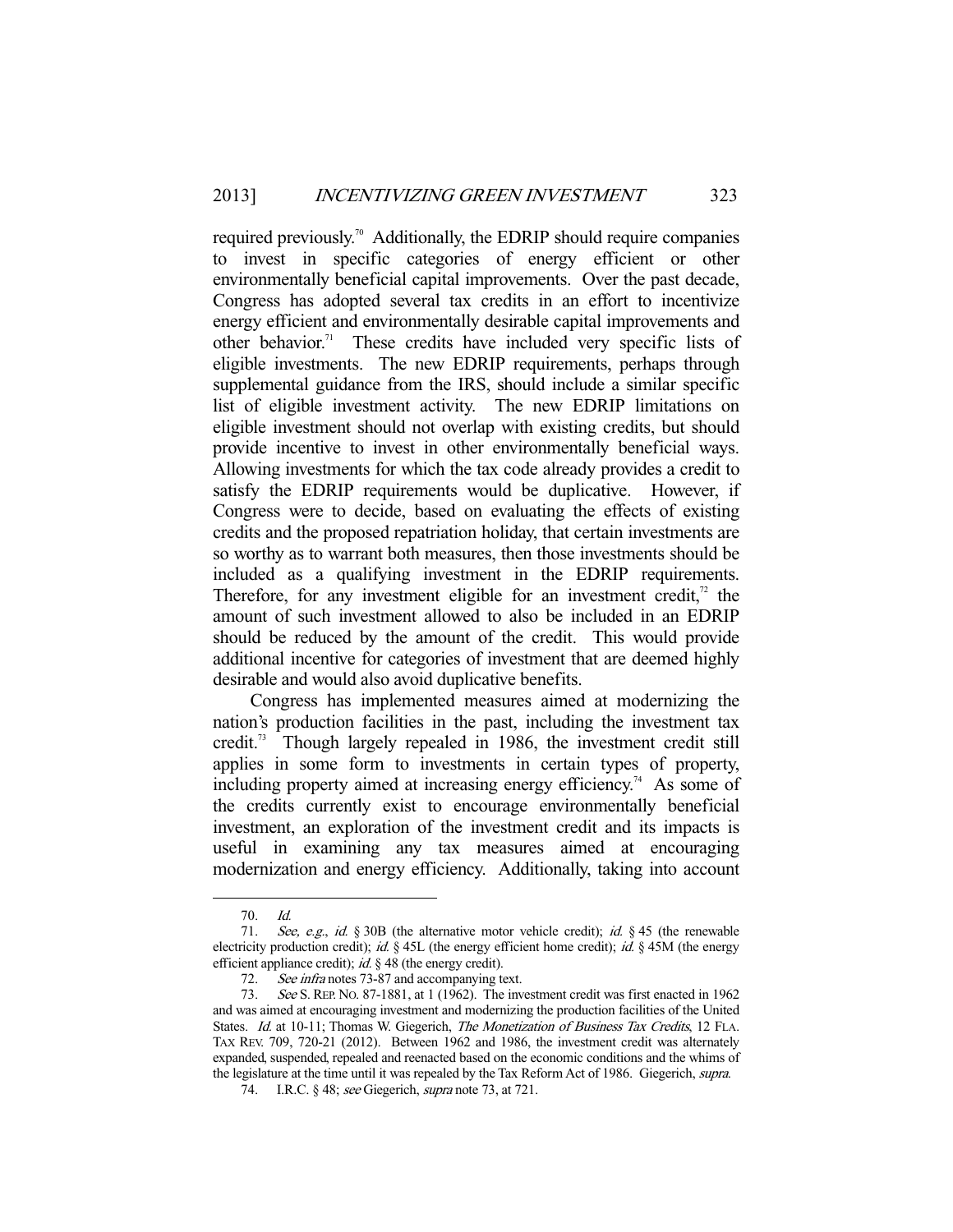some of the energy efficient investment activities for which credits exist would be helpful in defining the qualifying EDRIP activities.

 Currently, enacted investment tax credits are available for capital expenditures in many types of property and include the rehabilitation credit,<sup>75</sup> energy credit,<sup>76</sup> advanced coal project credit,<sup>77</sup> gasification project credit, $\lambda$ <sup>8</sup> advanced energy project credit, $\lambda$ <sup>9</sup> and the therapeutic discovery project credit.<sup>80</sup> Because this Comment proposes the inclusion of an EDRIP requirement focused on encouraging energy efficient investment, a brief exploration of the currently enacted energy tax credit is useful to serve as an example of the specific behaviors that could be included in the EDRIP requirements to incentivize energy efficiency.

 The energy credit provides a tax credit of either 10% or 30% of the cost of the eligible energy property.<sup>81</sup> Energy property includes any equipment that uses solar energy, $\frac{82}{3}$  equipment that produces, distributes, or uses energy from a geothermal deposit,<sup>83</sup> fuel cells or microturbines,<sup>84</sup> combined heat and power systems,<sup>85</sup> small wind energy property,<sup>86</sup> and property that uses the ground or groundwater as a thermal heat sink or energy source.<sup>87</sup>

 These credits do not contain provisions requiring incremental investment<sup>88</sup> for eligibility. In the early 1990s, President Clinton supported measures to enact an incremental investment credit.<sup>89</sup> Though these measures were not enacted, many scholars analyzed the proposals and their potential benefits and administrative difficulties, and their analyses inform this discussion.<sup>90</sup>

 An incremental investment tax credit differs from a regular or flat credit in that the amount of the credit is based on the amount of

 <sup>75.</sup> I.R.C. § 47.

 <sup>76.</sup> Id. § 48.

 <sup>77.</sup> Id. § 48A.

 <sup>78.</sup> Id. § 48B.

 <sup>79.</sup> Id. § 48C.

 <sup>80.</sup> Id. § 48D.

<sup>81.</sup> *Id.* § 48(a)(2)(A). The credit is 30% for qualifying fuel cell, solar, and small wind power property. Id. The credit is 10% for all other qualifying energy credit property. Id.

<sup>82.</sup> *Id.* § 48(a)(3)(A)(i)-(ii).

<sup>83.</sup> *Id.* § 48(a)(3)(A)(iii).

<sup>84.</sup> *Id.* § 48(a)(3)(A)(iv).

<sup>85.</sup> *Id.* § 48(a)(3)(A)(v).

<sup>86.</sup> Id.  $\frac{3}{9}$  48(a)(3)(A)(vi).

<sup>87.</sup> Id.  $\frac{3}{9}$  48(a)(3)(A)(vii).

<sup>88.</sup> See infra text accompanying notes 91-96.

<sup>89.</sup> Stephen R. Corrick & Martin A. Sullivan, An Incremental Investment Tax Credit: Can It Deliver on Its Promise?, 58 TAX NOTES 209, 210 (1993).

<sup>90.</sup> See generally id.; Jane G. Gravelle, Incremental Tax Subsidies for Investment, 55 TAX NOTES 1691 (1992).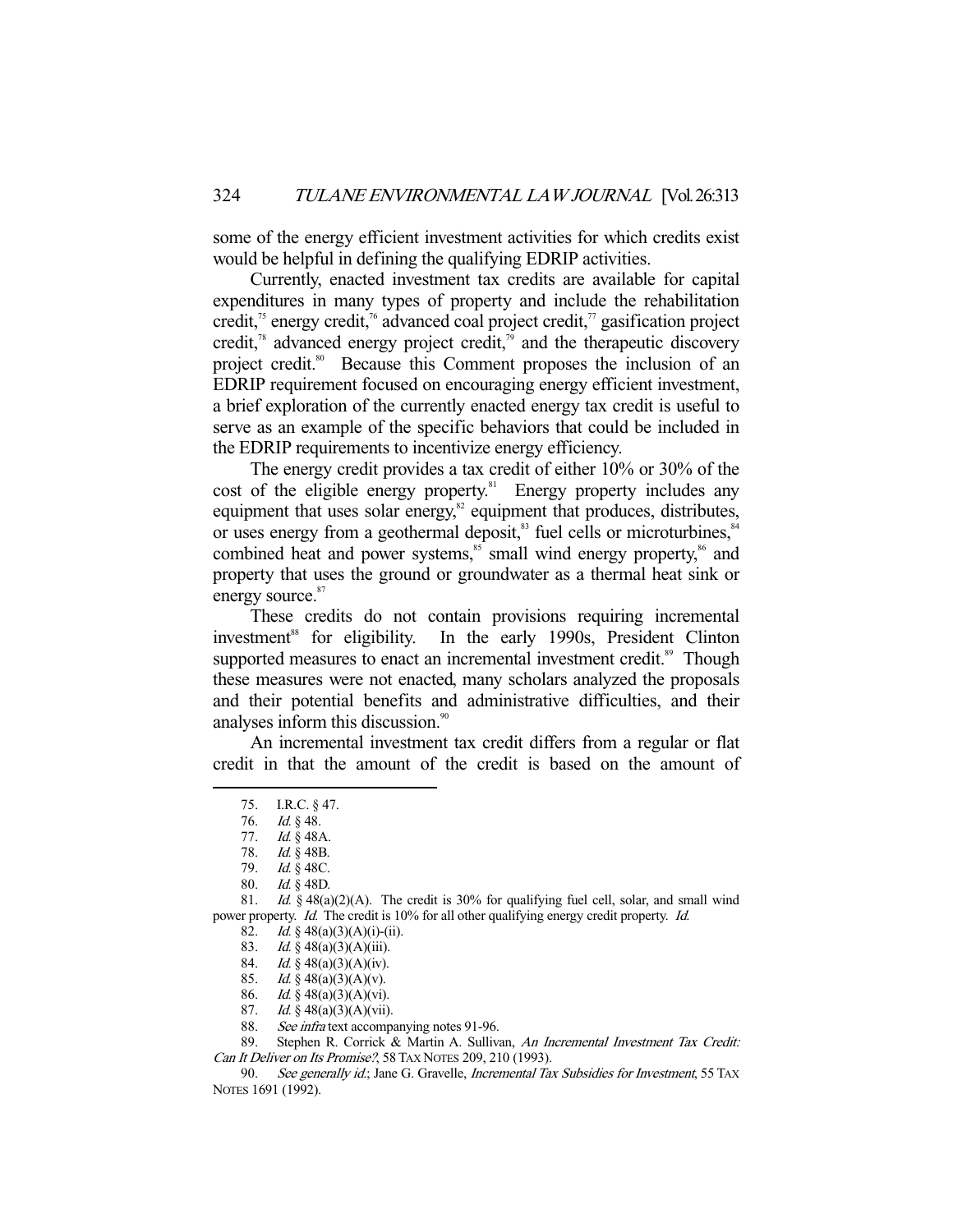qualifying capital expenditures that exceed a base amount, such as the average of qualified expenditures from an earlier period.<sup>91</sup> This means that flat credits kick in for the first dollar of qualifying investment activity, whereas an incremental credit would require that a taxpayer expend in excess of its historical average spending in qualifying investments to activate the credit. One of the most important advantages of an incremental tax credit as compared to a regular credit is that the incremental credit "has the potential to provide an investment incentive of the same order of magnitude as a regular investment tax credit, but at a fraction of the revenue cost."<sup>92</sup> However, an incremental credit is far more complicated and difficult to administer than a regular or flat credit.<sup>93</sup> Because an incremental credit employs a base period threshold, there is an increased accounting burden to document past qualifying investment over the base period.<sup>94</sup> Additionally, the incremental credit inherently excludes large populations of taxpayers who are unable or unwilling to make qualifying investments in the tax year in excess of the base period threshold, which leads to an undesirable lack of neutrality in the tax code.<sup>95</sup> However, many tax provisions currently exist that are nonneutral and encourage specific behaviors over others.<sup>96</sup>

## IV. REMEDIATING THE FAILURES OF § 965 TO ENSURE THE ENVIRONMENTAL AND ECONOMIC BENEFITS

 As discussed, Congress authorized a repatriation holiday with the inclusion of § 965 in the Jobs Act, which triggered substantial repatriation activity but did not incentivize the desired domestic investment or trigger the job growth that Congress had intended. $97$  Why, then, should we even consider reenacting a provision that failed to achieve its stated goals? This Part argues that, in addition to the inclusion of environmentally specific investment requirements, the shortcomings that contributed to the failures during the last repatriation holiday can be remedied to help ensure that the goals of the provision are accomplished.

<sup>91.</sup> Corrick & Sullivan, *supra* note 89, at 212.<br>92. *Id.* at 210.

 $Id.$  at 210.

<sup>93.</sup> See id. at 211.

 <sup>94.</sup> Id.

 <sup>95.</sup> Id.

 <sup>96.</sup> For example, home ownership is rewarded more than renting by the mortgage interest deduction. Viral V. Acharya et al., Op-Ed., White Picket Fence? Not So Fast, N.Y. TIMES, Aug. 17, 2011, at A23.

<sup>97.</sup> See supra Part II.C.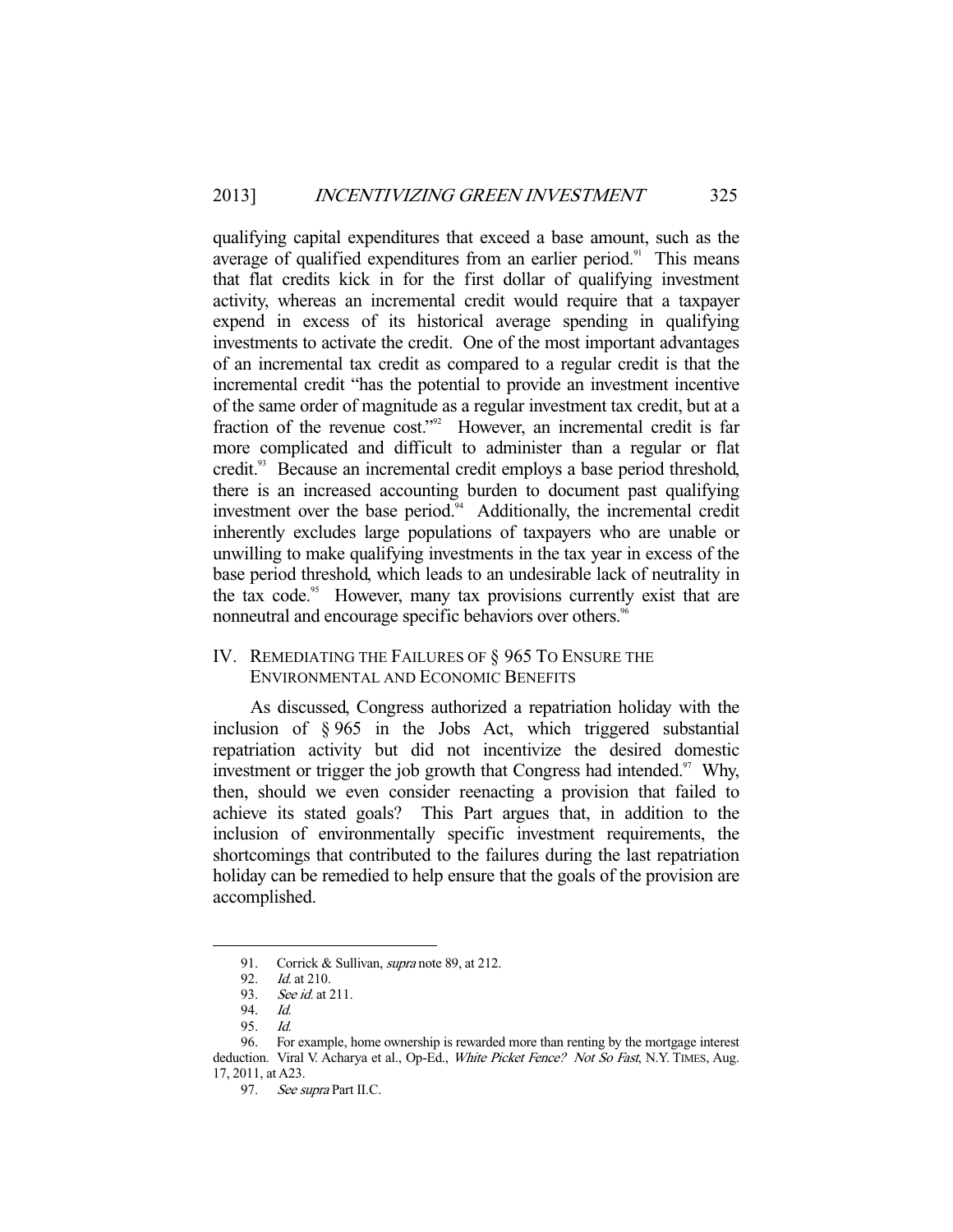Based on § 965's failure to incrementally increase domestic investment, employment, or research and development, reenacting a similar provision would require some important changes. First, the DRIP requirements must be revised to be much more specific, limiting qualifying investments to a narrow class of environmentally beneficial investment activities, as discussed above.<sup>98</sup> Second, to encourage incremental investment activity, eligibility for favorable tax treatment must be dependent on qualifying investment in excess of average historical investment over a base period. Third, a tracing requirement should be included to ensure that repatriated earnings are in fact put towards acceptable incremental reinvestment activities. This Part also includes a brief discussion of the possible effects of these proposed limitations.

## A. Including an Incremental Investment Requirement

 In addition to more narrow and targeted EDRIP requirements, the new repatriation holiday should include a requirement that investment be higher than the company's average historical investment in the same categories over a specified base period. Similar to the requirement included in § 965, that repatriated income exceed historical average repatriations over a five-year base period<sup>99</sup> in order to incentivize CFCs to repatriate income that likely would not have been repatriated but for the holiday, an incremental requirement based on the eligible EDRIP investment would allow only excess investment to be taxed at the reduced rate and, therefore, likely succeed in promoting the economic goals of § 965 as originally intended.<sup>100</sup> In addition to the economic goals, incremental investment in environmentally desirable or energy efficient capital improvements will likely achieve the goal of improving energy efficiency and reducing GHG emissions.<sup>101</sup> The definition of the base period in an incremental tax expenditure is the most important feature of the provision.<sup>102</sup> The baseline should be established by evaluating historical qualifying investment based on the EDRIP criteria. By setting taxpayer-specific baselines calculated from historical spending, the

<sup>98.</sup> See supra Part III.<br>99. See I.R.C. § 965

See I.R.C. §  $965(b)(2)$ , (c)(2) (West 2012). The base period calculates average historical repatriations over three of the past five years, disregarding the two years in which the taxpayer repatriated its highest and lowest amounts. Id. §  $965(c)(2)$ .

<sup>100.</sup> See id. § 965(b)(2); Corrick & Sullivan, supra note 89; Gravelle, supra note 90; supra Part II.C.

<sup>101.</sup> See Nadel & Elliott, supra note 61, at 1-3; Methane Emissions, supra note 63.

 <sup>102.</sup> Corrick & Sullivan, supra note 89, at 212 (discussing incremental investment tax credits as opposed to a tax deduction based on incremental qualifying activity).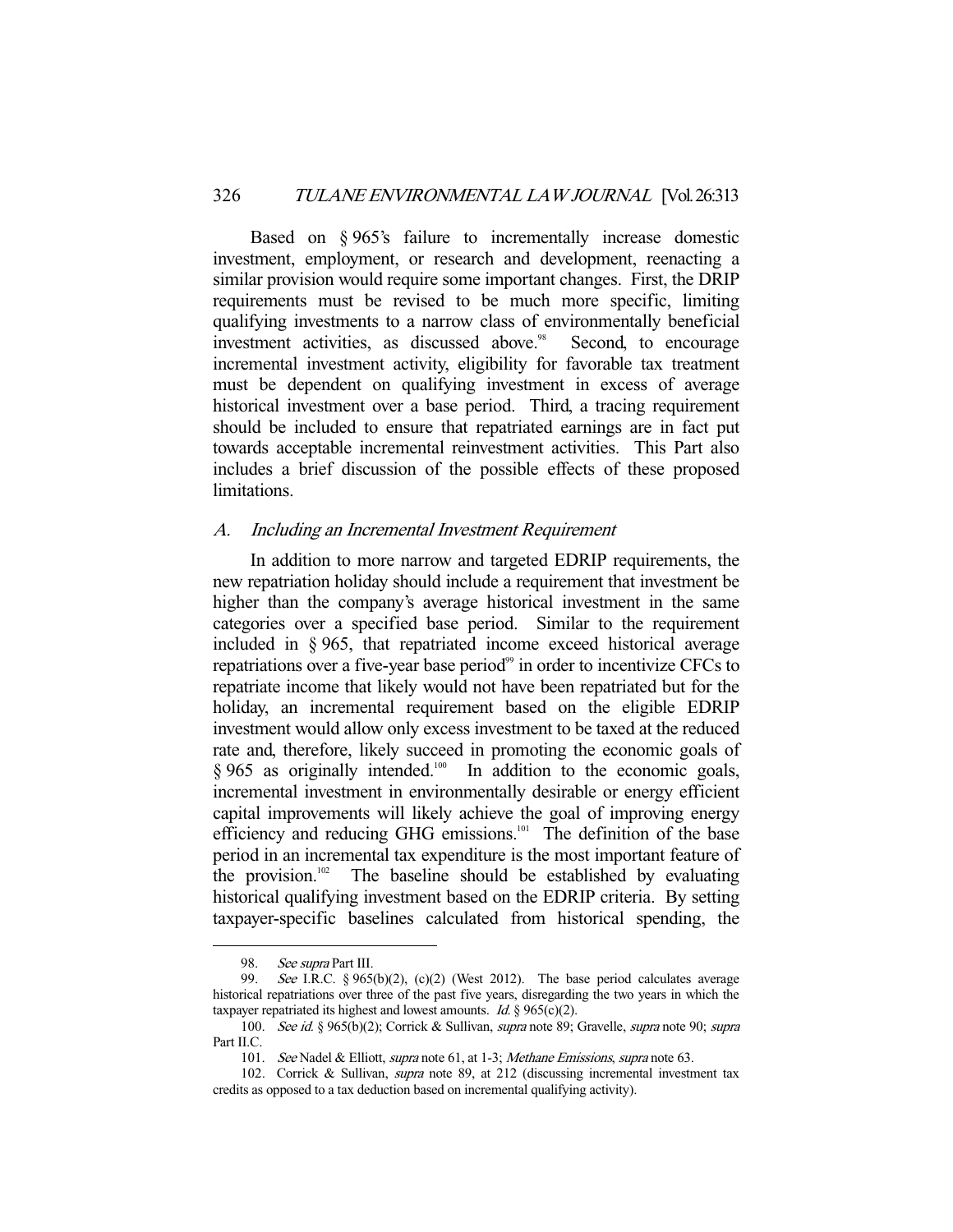provision would more likely ensure that each participant in the holiday commits to meaningful investments that will increase energy efficiency and decrease GHG emissions. Based on prior criticisms of previously proposed incremental investment incentives, controls should be included to avoid potential administrative pitfalls and loopholes in the base period requirement.<sup>103</sup>

#### B. Including a Tracing Requirement

 A reenacted repatriation holiday should also include a tracing requirement to discourage corporations from using repatriated income for nonqualifying investments or financing activities. Several potential difficulties exist in regards to the inclusion of a tracing requirement. First, tracing requirements associated with other tax provisions have proven burdensome and difficult to administer. Second, a tracing requirement presents issues having to do with the timing of repatriations and qualifying reinvestment that would require additional consideration of the specifics of the EDRIP limitations, including the length of time over which the qualifying investments could take place.

 Tracing requirements add complexity and administrative difficulty to a tax provision. Since 1986, the interest deduction has included a tracing requirement.<sup>104</sup> In general, interest expense is deductible based on whether the loan proceeds that cause the incurrence of interest expense are used for an allowable purpose.<sup>105</sup> This requirement forces taxpayers in most cases to trace the use of loan proceeds in order to demonstrate the deductibility of associated interest expenses. The tracing rules present difficulties for the taxpayer when loan proceeds are commingled with other funds or used for different purposes, particularly when the multipurpose use is for both deductible and nondeductible expenditures.<sup>106</sup> Complex allocations must be performed to trace the use of loan proceeds and to determine the proper treatment of associated interest for tax purposes.<sup>107</sup>

When § 965 was previously enacted, DRIPs often involved investments that stretched over multiple years.<sup>108</sup> Though any reenactment of a repatriation holiday with reinvestment requirements undoubtedly needs

<sup>103.</sup> See generally id.; Gravelle, supra note 90, at 1693.

<sup>104.</sup> See generally I.R.C. § 163; Treas. Reg., 26 C.F.R. § 1.163-8T (2012).

<sup>105.</sup> *See id.* § 1.163-8T(a)(3).

<sup>106.</sup> See generally Martin J. McMahon Jr., Simplifying the Interest Deduction for Individual Taxpayers, 91 TAX NOTES 1371 (2001).

 <sup>107.</sup> Id. at 1372-76.

<sup>108.</sup> See Mock & Simon, *supra* note 20, at 845.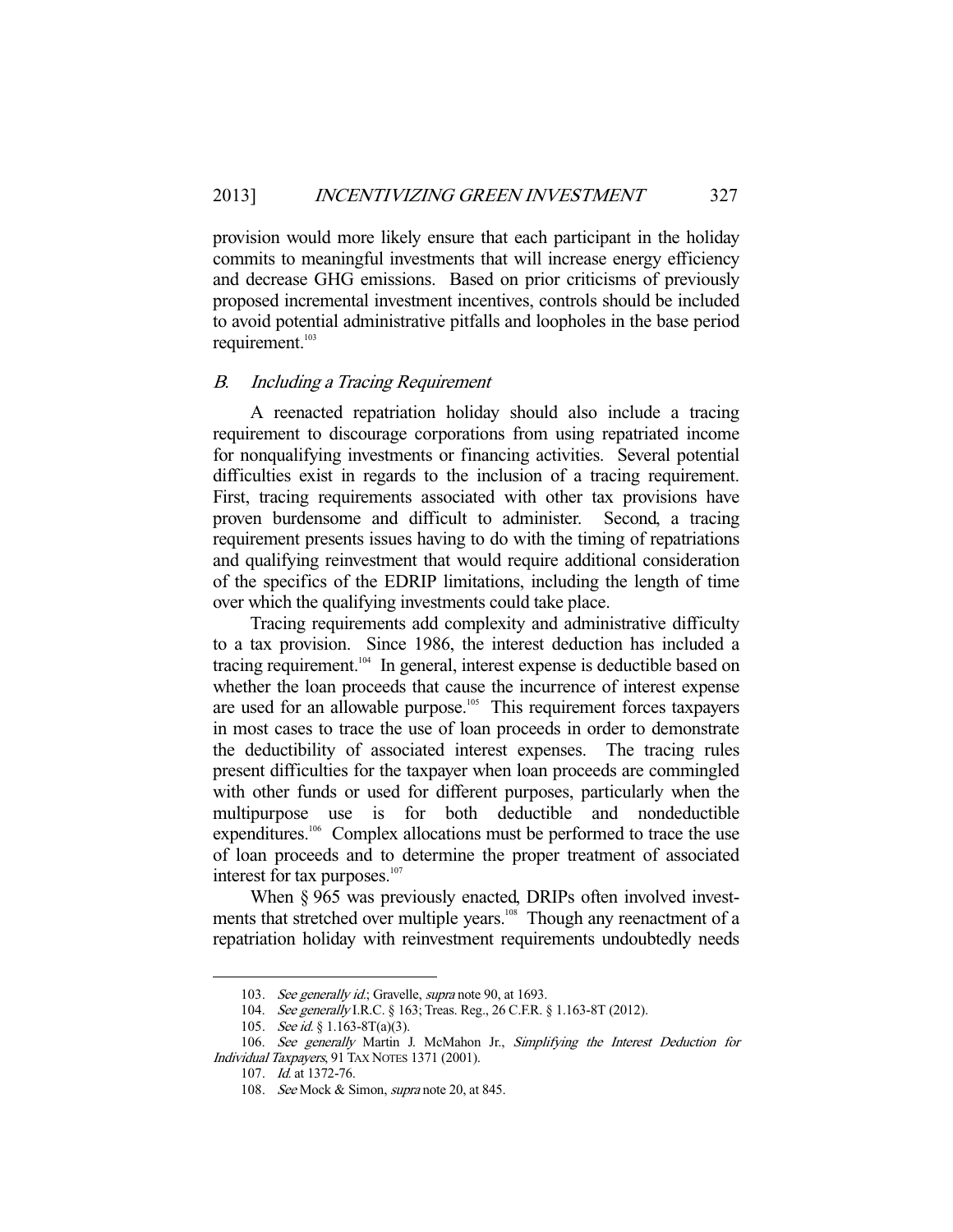to allow investments in projects that span more than one year, such longterm investments present additional questions and difficulties for designing and implementing a tracing requirement. Would the EDRIP requirements include a limitation on the eligible time period for completing EDRIP investments? If, as in the interest tracing rules, taxpayers are required to trace the use of repatriated funds to eligible EDRIP expenditures, at what point in the investment process are funds "used?" That is, does the money have to actually be spent, or will a binding commitment suffice? Would amendments to EDRIPs be allowed, and if so, how will corporations be required to document that actual investments meet the EDRIP requirements? Additionally, if qualifying funds are not put to qualifying use in later years, how will the past beneficial tax treatment be rectified?

 As applied to a repatriation tax holiday, a tracing requirement will undoubtedly present challenges in the form of both administrative burdens and difficulties in identifying qualifying EDRIP investments. These burdens and difficulties must be balanced against possible gains in order to ensure the beneficial economic and environmental investment effects.

## C. Potential Effects of Remediating  $§$  965

 The proposed limitations on a reenacted repatriation tax holiday outlined above could discourage corporations from repatriating income to the levels seen with the original § 965 in the mid-2000s. Some corporations might be hard-pressed to find enough qualifying investment opportunities based on the narrower EDRIP requirement to participate in the holiday. Others may have made such large investments in qualifying activities in prior years that their base period average investment prevents them from participating. Still others may not be willing to invest in the United States for other unrelated reasons that outweigh the benefit of reduced repatriation tax rates. Though some of this dampening effect is unavoidable due to heightened limitations and administrative burdens on taxpayers, the possibility of actually achieving the desired increase in domestic investment, along with the environmental benefits, is arguably worth the potentially diminished tax revenues as compared to the original participation in the § 965 holiday.

 Some tax scholars have contended that temporary repatriation holidays have failed to incrementally improve domestic employment, investment, or research and development because the economic and tax environment in the United States is less competitive generally than in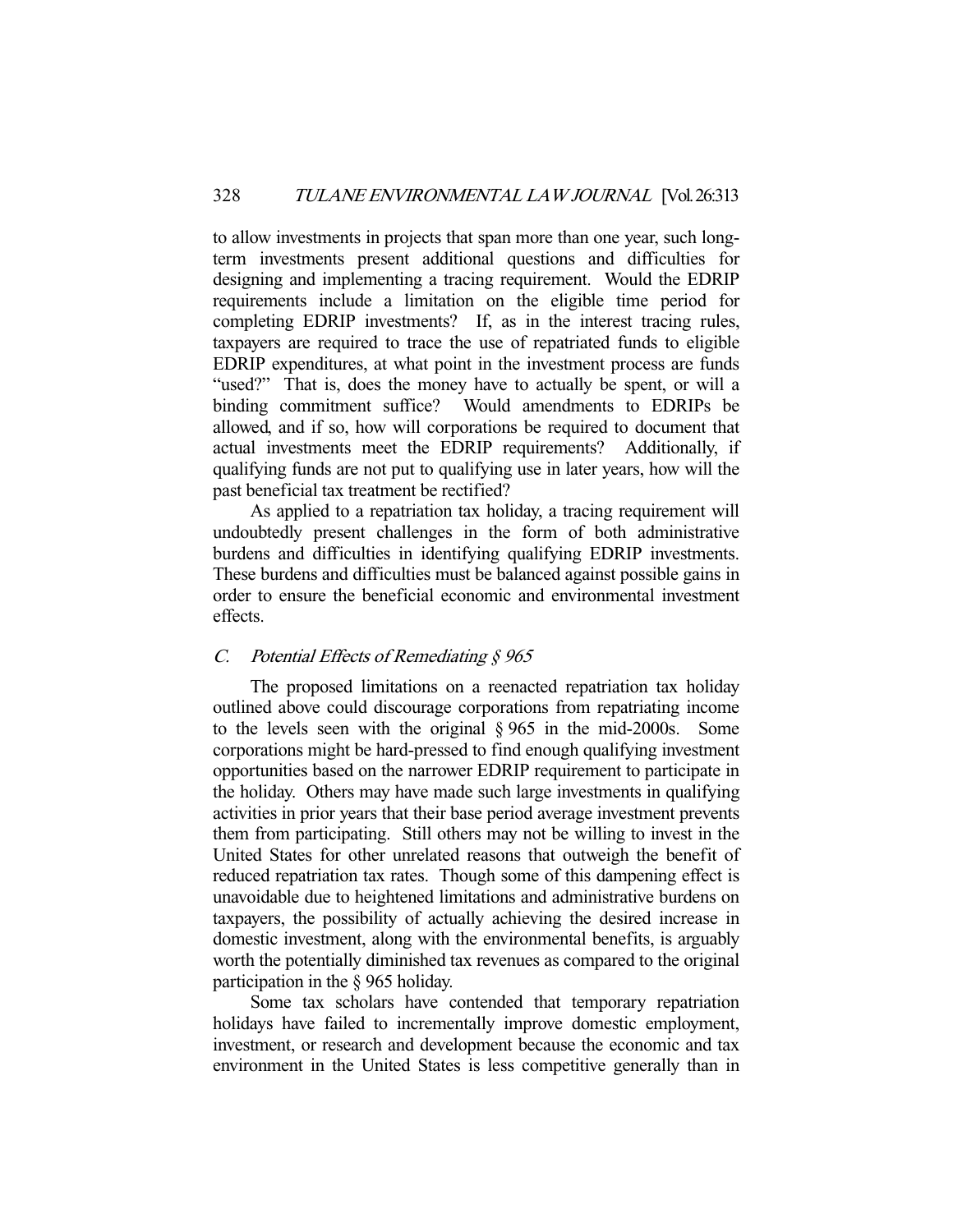other countries.109 High tax rates here affect future long-term strategic decisions of firms, often steering U.S-based multinational corporations to look elsewhere for investment opportunities.<sup>110</sup> Either a territorial tax overhaul or a decrease in corporate tax rates could be necessary to properly incentivize investment here without temporarily distorting incentives.<sup>111</sup> That is, even with a repatriation tax holiday, corporations may be unlikely to invest in a jurisdiction with a less favorable tax system and higher costs of manufacturing.<sup>112</sup> However, decreases in the cost of natural gas and other fuel sources combined with other nontax conditions could make the United States a more attractive economic environment for manufacturing in the future.<sup>113</sup> These economic counterbalances may lead companies to participate in a repatriation holiday with more strict investment requirements and therefore would impact the success of the measure.

#### V. WHY THE TAX CODE?

 In this legislative and economic environment, any changes in tax policy likely must be at least revenue-neutral (and more likely revenuegenerating) for there to be any hope of a measure being passed. They also likely must have some positive economic outcome—such as job creation.<sup>114</sup> This makes typical measures to mandate environmental standards or incentivize environmentally desirable behavior much more difficult. This Part briefly examines the concept of tax expenditures and their associated costs. Additionally, it contrasts some of the possible impacts of the proposed reenactment of the repatriation holiday with other legislative programs.

 Attempts to incentivize certain behavior through beneficial tax treatment are often classified as tax expenditures.<sup>115</sup> Tax expenditures are "revenue losses attributable to provisions of the Federal tax laws which

<sup>109.</sup> See Pinson & Shanley, supra note 29, at 851. See generally Conrad de Aenlle, The Push To Trim Corporate Tax Rates, N.Y. TIMES, Feb. 13, 2011, at I2 (discussing the implications of having one of the highest corporate effective tax rates in the world).

<sup>110.</sup> Pinson & Shanley, *supra* note 29, at 851.

 <sup>111.</sup> Id.

 <sup>112.</sup> Id.

<sup>113.</sup> See Nadel & Elliott, supra note 61, at 1.

<sup>114.</sup> See Michael A. Fletcher & Jia Lynn Yang, A Push To Bring Foreign Profits Home: \$1 Trillion To Recoup, WASH. POST, Sept. 25, 2010, at A8 (noting that many of the tax policies of the Obama administration have faced criticism as being antibusiness).

 <sup>115.</sup> Rosanne Altshuler & Robert Dietz, Reconsidering Tax Expenditure Estimation, 64 NAT'L TAX J. 459, 459-61 (2011) (defining tax expenditures); see Roberta F. Mann, Back to the Future: Recommendations and Predictions for Greener Tax Policy, 88 Or. L. REV. 355, 358-60 (2009).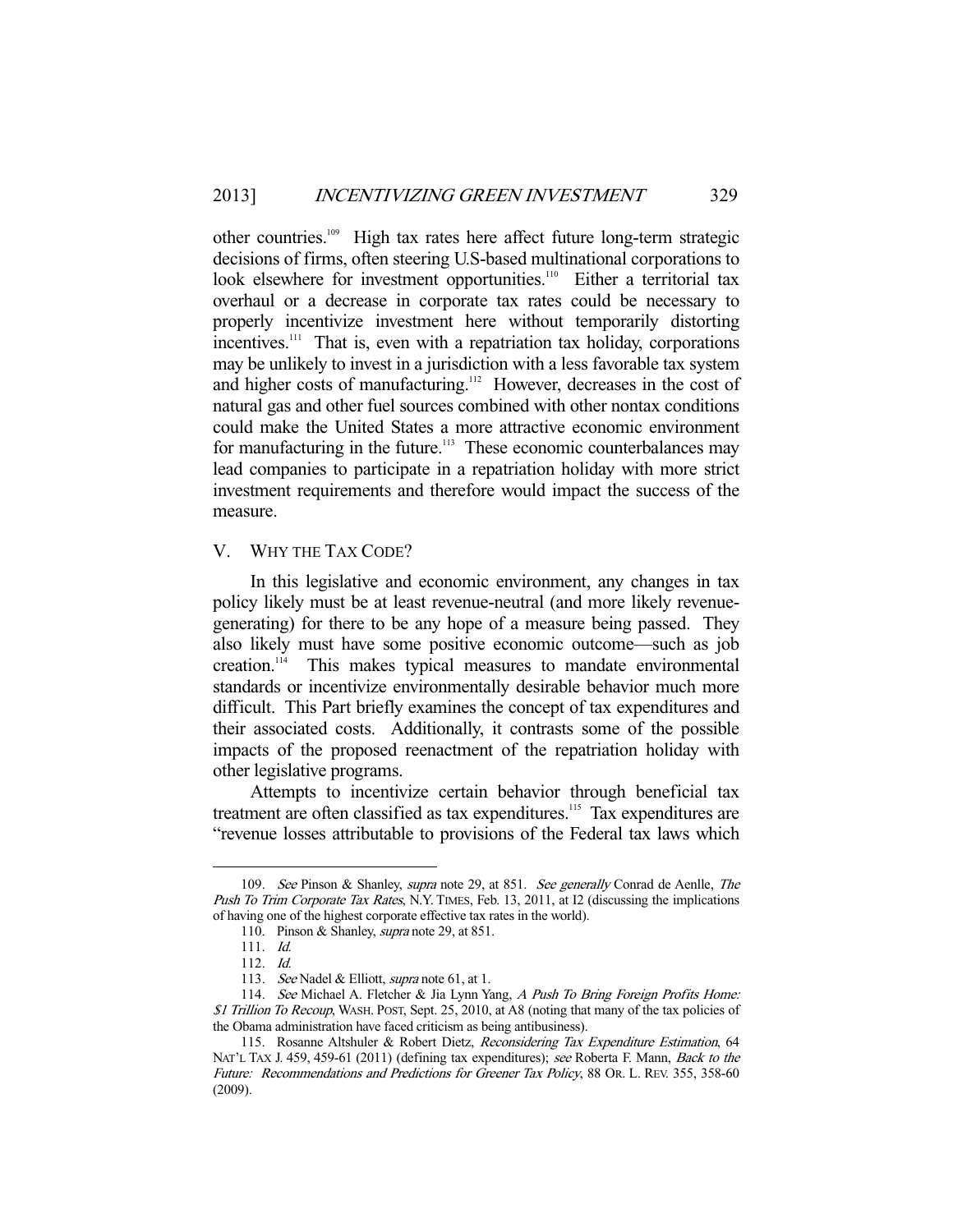allow a special exclusion, exemption, or deduction from gross income or which provide a special credit, a preferential rate of tax, or a deferral of tax liability."116 A repatriation holiday likely fits within this definition as a deduction that provides a preferential rate of tax; however, determining whether a provision is a tax expenditure requires a more thorough analysis.117 Analysis and measurement of the costs and impacts of tax expenditures are complex and dependent on several inputs, including the baseline from which the "normal" treatment is derived, tax rates, and changes in tax laws.118 Through a highly simplified tax expenditure analysis of § 965 as previously enacted, the provision could be said to have cost upwards of \$94 billion in lost revenue.<sup>119</sup> This assumes, however, that the repatriated amounts would have been repatriated in the same tax year even absent the § 965 holiday, which has been shown to be unlikely.<sup>120</sup> The lost revenue is not the only cost consideration for a tax expenditure. Tax expenditures also impose administrative costs on corporations and the IRS as well as economic efficiency costs due to the altered economic behaviors of participants.<sup>121</sup>

 Many contend that environmental concerns, particularly those related to climate change, are important enough to require stronger mandates for reducing  $\overrightarrow{GHG}$  emissions.<sup>122</sup> There is a longstanding policy debate amongst environmental law scholars regarding the enactment of command-and-control legislation versus the incentivization of behavior through various incentive or subsidy programs to address pollution and other environmental issues.123 The proposed reenactment of a repatriation tax holiday is merely a temporary incentive and does not require any GHG emitters to reduce emissions. A carbon tax system could create a strong incentive to reduce GHG emissions and also encourage

 <sup>116.</sup> Congressional Budget and Impoundment Control Act of 1974, Pub. L. No. 93-344, § 3(a)(3), 88 Stat. 297, 299.

 <sup>117.</sup> At least one scholar has viewed § 965 as being more like a tax amnesty. See Boise, supra note 15.

 <sup>118.</sup> THOMAS L. HUNGERFORD, CONG.RESEARCH SERV., RL34622, TAX EXPENDITURES AND THE FEDERAL BUDGET 5-7 (2011); see Altshuler & Dietz, supra note 115, at 462-80.

 <sup>119.</sup> Assuming the highest corporate tax rate of 35%, \$315 billion in repatriations would normally have led to approximately \$110 billion of income tax. Under the holiday, the repatriations led to approximately \$16 billion of tax revenues.

<sup>120.</sup> See MARPLES & GRAVELLE, supra note 42, at 4.

<sup>121.</sup> See Eric T. Laity, The Corporation as Administrative Agency: Tax Expenditures and Institutional Design, 28 VA.TAX REV. 411, 424-25, 428 (2008).

<sup>122.</sup> See, e.g., Avi-Yonah & Uhlmann, supra note 66.

<sup>123.</sup> See David M. Driesen, Is Emissions Trading an Economic Incentive Program?: Replacing the Command and Control/Economic Incentive Dichotomy, 55 WASH. & LEE L. REV. 289, 290-91 (1998).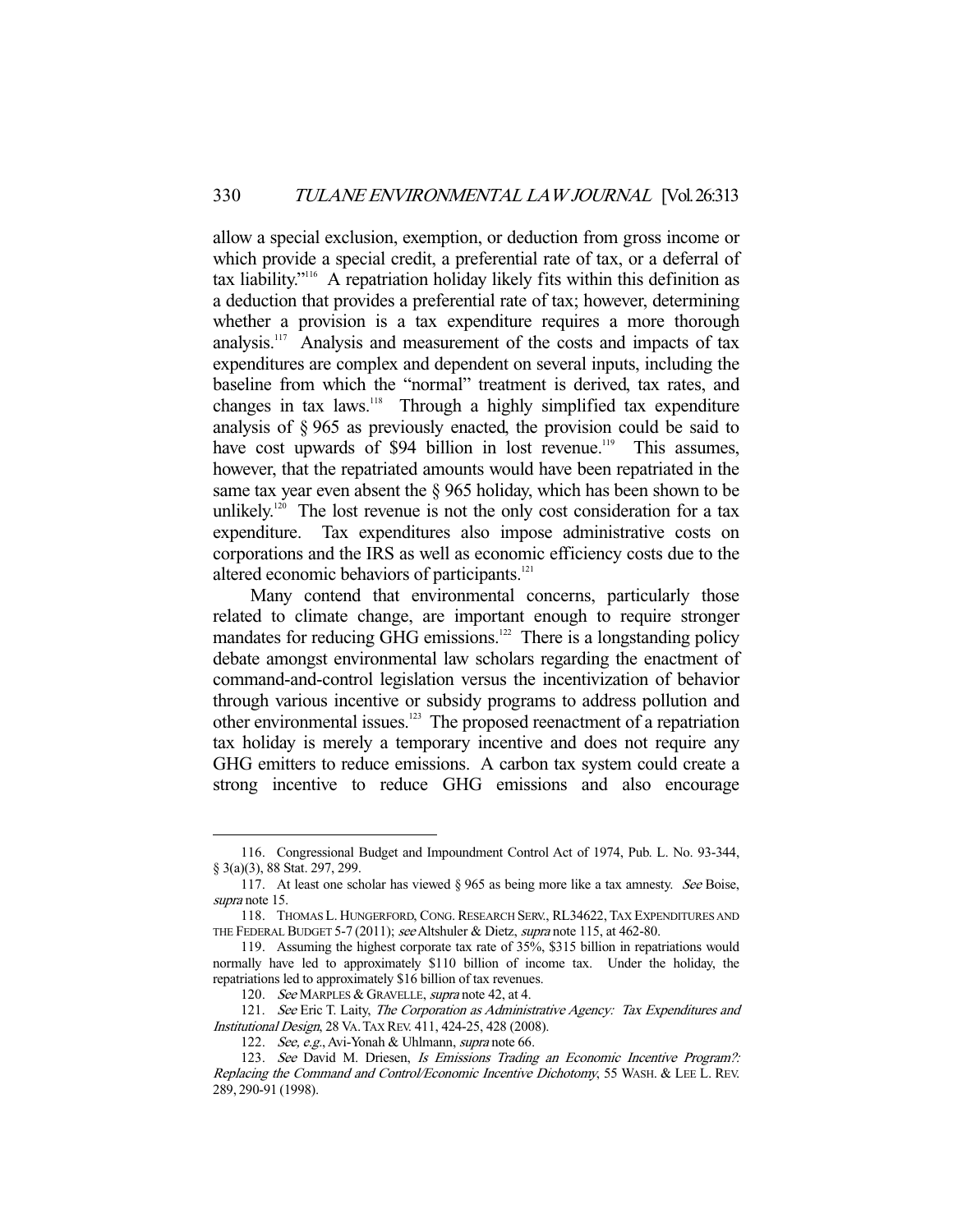continuous improvement in emissions while the tax is in force.<sup>124</sup> Command-and-control legislation and broad emissions systems like capand-trade would include more of a mandate to reduce GHG emissions. Therefore, a cap-and-trade system could have a much more significant impact on lowering GHG emissions and has potential support from liberals, conservatives, environmentalists, and corporate interests alike.<sup>125</sup> However, federal legislators have not passed a cap-and-trade system despite the support for one over the past decade. The proposed repatriation holiday is not a substitute for broad GHG regulation, irrespective of the form of such regulation. The value in such a proposal is the combination of possible environmental benefits through energy efficiency and decreased GHG emissions, increased revenues for the treasury, and direct financial benefits for corporations.

 Additionally, scholars have identified and supported measures that attempt to "green" the tax code.<sup>126</sup> The National Academy of Sciences is working on a carbon audit of the tax code, as mandated by the Energy Improvement and Extension Act of 2008, which is expected to be released soon.<sup>127</sup> Enacting a provision to incentivize energy efficient or environmentally desirable investment through a repatriation holiday is another step toward "greening" the tax code.

## VI. CONCLUSION

 The repatriation tax holiday included in the Jobs Act encouraged significant dividend repatriations but served more as a gift to large multinational corporations because it allowed them to engage in significant share repurchases as opposed to creating jobs or stimulating the economy. By learning from what contributed to the failure of  $\S 965$ to achieve its domestic reinvestment goals, Congress can amend the provision to protect against similar failure in the future. Additionally, by including requirements that the repatriated earnings be incrementally invested in energy efficient or environmentally desirable capital expenditures, a newly reenacted holiday could help reduce industrial GHG emissions. In the absence of wholesale cap-and-trade or carbon

 <sup>124.</sup> Id. at 339-42.

<sup>125.</sup> Avi-Yonah & Uhlmann, *supra* note 66, at 4-6.

<sup>126.</sup> See Mann, supra note 115, at 356-58 (citing CRAIG HANSON & DAVID SANDALOW, THE BROOKINGS INST. & WORLD RES. INST., GREENING THE TAX CODE 1 (2006), available at http://pdf. wri.org/greening\_the\_tax\_code.pdf).

 <sup>127.</sup> Energy Improvement and Extension Act of 2008, Pub. L. No. 110-343, Div. B, § 117, 122 Stat. 3807, 3831; see Mann, supra note 115, at 356-58; Bill Becker, We Need To De-Carbonize Our Tax System, THINKPROGRESS (Oct. 30, 2012, 3:30 PM), http://thinkprogress.org/ climate/2012/10/30/1099391/we-need-to-de-carbonize-our-tax-system/.